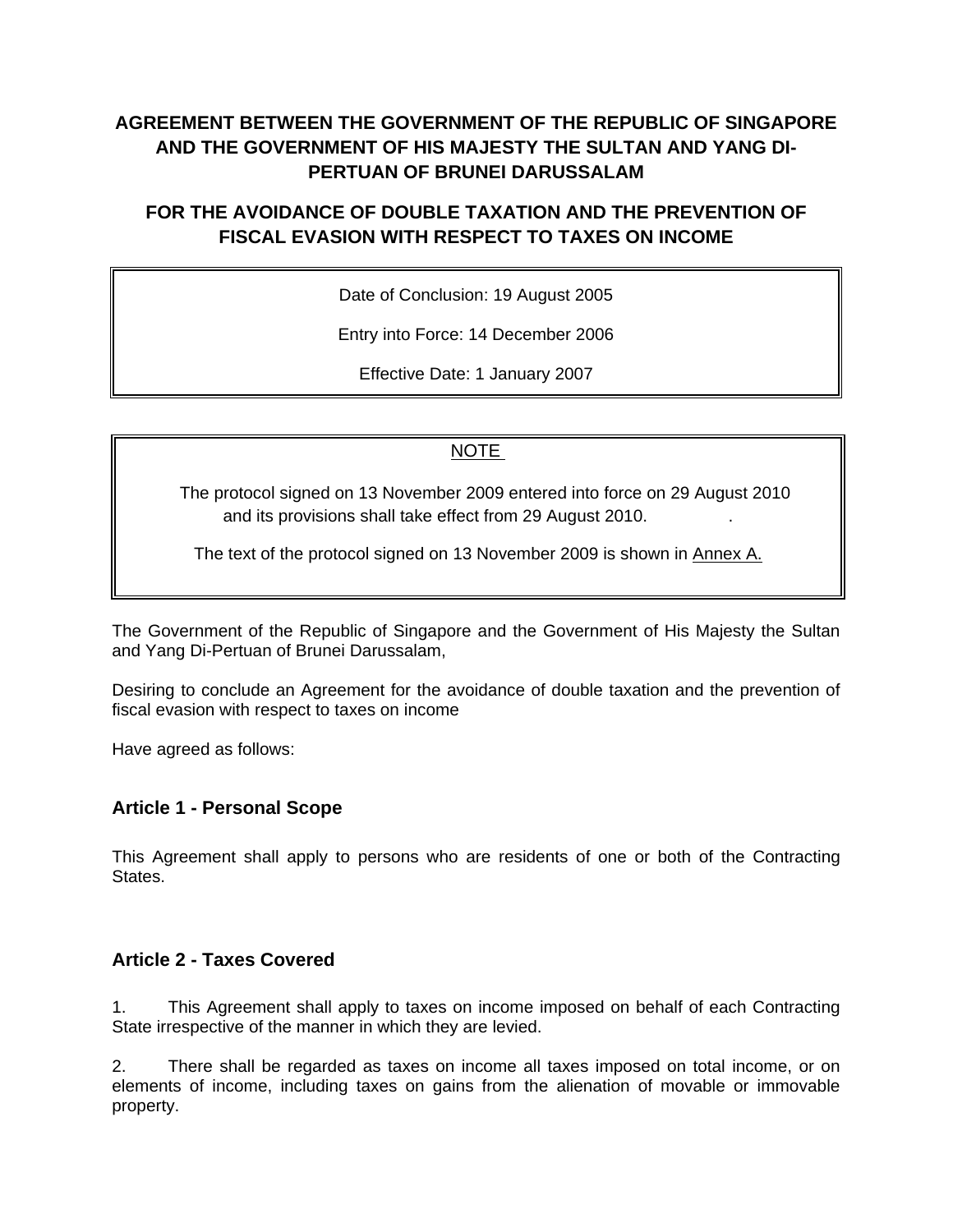- 3. The existing taxes to which the Agreement shall apply are:
	- (a) in Singapore:

income tax imposed under Income Tax Act, (Cap 134);

(hereinafter referred to as "Singapore tax");

- (b) in Brunei Darussalam:
	- (i) income tax imposed under Income Tax Act, (Cap. 35);
	- (ii) petroleum profits tax imposed under Income Tax (Petroleum) Act, (Cap. 119);

(hereinafter collectively referred to as "Brunei Darussalam tax").

4. This Agreement shall apply also to any identical or substantially similar taxes which are subsequently imposed in addition to, or in place of, the existing taxes referred to in paragraph 3 above. The competent authorities of the Contracting States shall notify each other of any significant changes which have been made in their respective taxation laws within a reasonable period of time after such changes.

5. If by reason of changes made in the taxation law of either Contracting State, it appears desirable to amend any Article of this Agreement without affecting the general principles thereof, the necessary amendments may be made by mutual consent by means of an exchange of diplomatic notes or in any other manner in accordance with their constitutional procedures.

## **Article 3 - General Definitions**

- 1. In this Agreement, unless the context otherwise requires:
	- (a) the term "Singapore" means:

the territory of Singapore and its territorial sea over which Singapore exercises its sovereignty, as well as the adjacent areas over which Singapore has sovereign rights or jurisdiction in accordance with the provisions of the United Nations Convention on the Law of the Sea, 1982;

(b) the term "Brunei Darussalam" means: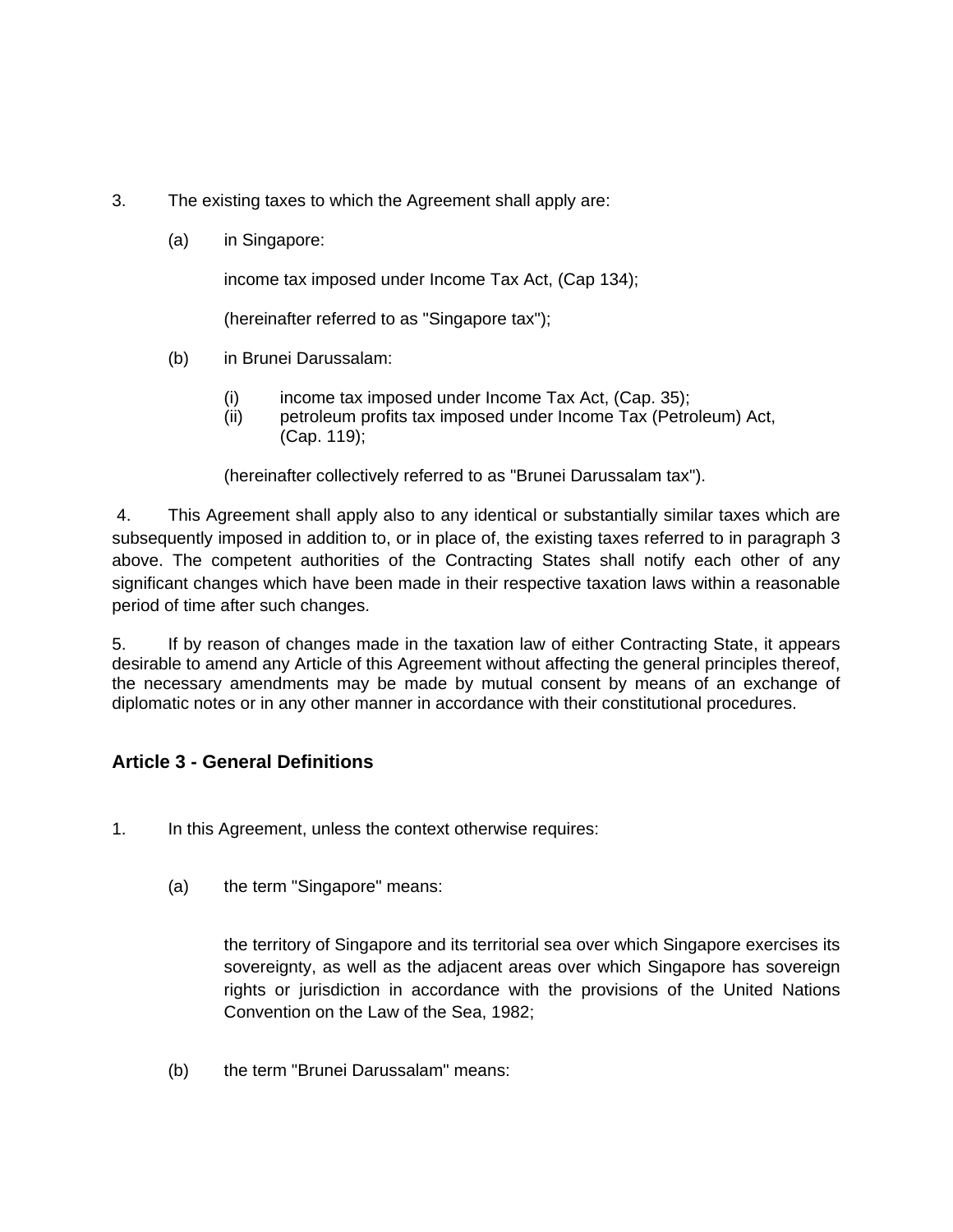the territory of Brunei Darussalam as defined in its laws and its territorial sea over which Brunei Darussalam exercises its sovereignty, as well as the adjacent areas over which Brunei Darussalam has sovereign rights or jurisdiction in accordance with the provisions of the United Nations Convention on the Law of the Sea, 1982;

- (c) the terms "a Contracting State" and "the other Contracting State" mean Singapore or Brunei Darussalam as the context requires;
- (d) the term "tax" means Singapore tax or Brunei Darussalam tax as the context requires;
- (e) the term "person" includes an individual, a company, a body of persons and any other entity which is treated as a taxable entity under the tax laws of the respective Contracting States;
- (f) the term "company" means any body corporate or any entity that is treated as a body corporate for tax purposes;
- (g) the terms "enterprise of a Contracting State" and "enterprise of the other Contracting State" mean respectively an enterprise carried on by a resident of a Contracting State and an enterprise carried on by a resident of the other Contracting State;
- (h) the term "national" means:
	- (i) (a) in Singapore:

any natural person who possesses the status of a national under the applicable laws in Singapore;

- (b) in Brunei Darussalam: any natural person who possesses the status of a national under the applicable laws in Brunei Darussalam;
- (ii) any legal person, partnership and association or other entity deriving its status as such from the laws in force in a Contracting State;
- (i) the term "international traffic" means any transport by a ship or aircraft which is operated by an enterprise of a Contracting State, except when the ship or aircraft is operated solely between places in the other Contracting State;
- (j) the term "competent authority" means:
	- (i) in Singapore: the Minister for Finance or his authorised representative;
	- (ii) in Brunei Darussalam: the Minister for Finance or his authorised representative.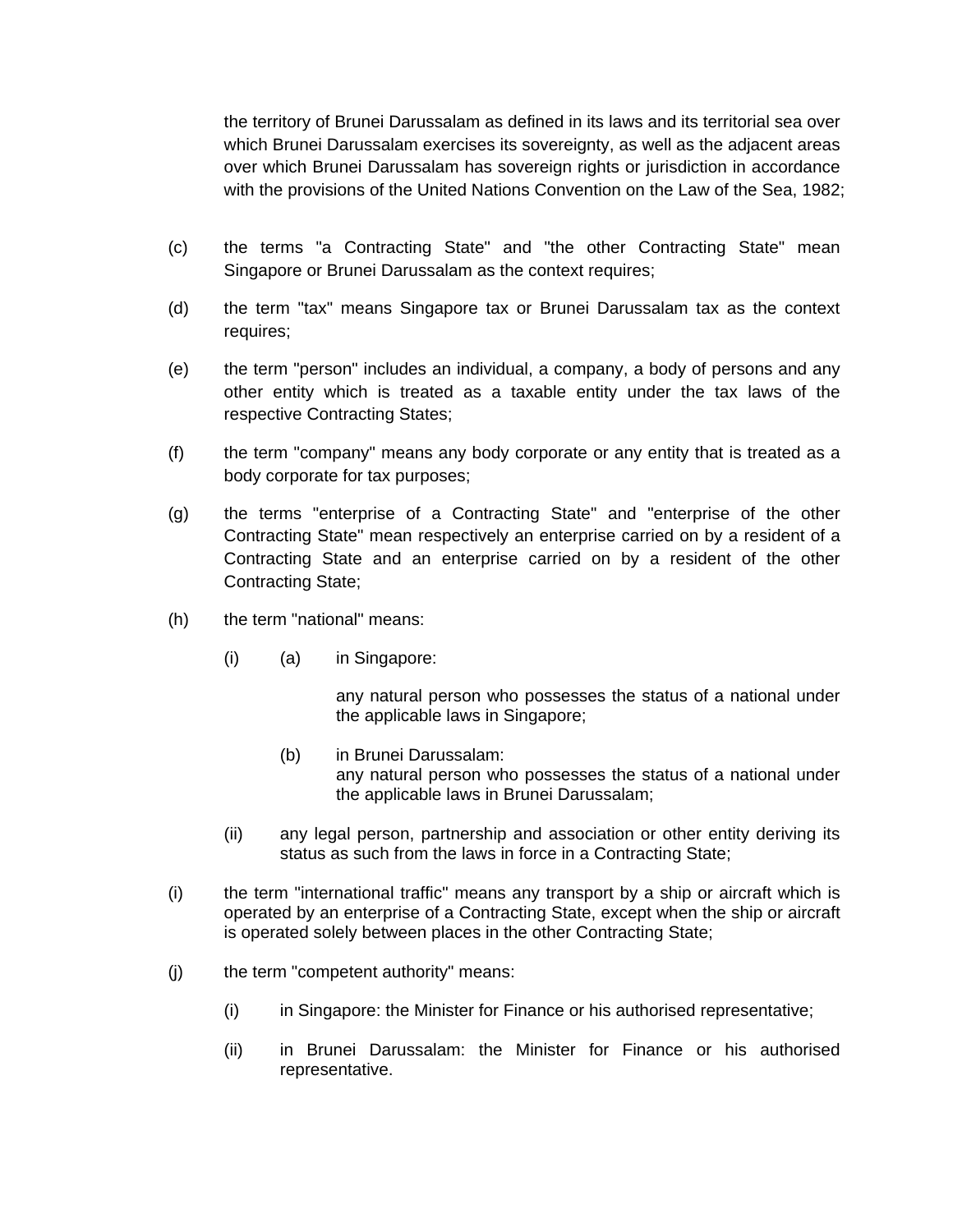2 As regards the application of this Agreement by a Contracting State, any term not otherwise defined shall, unless the context otherwise requires, have the meaning which it has under the laws of that Contracting State relating to the taxes which are the subject of this Agreement.

## **Article 4 - Resident**

1. For the purpose of this Agreement, the term "resident of a Contracting State" means any person who is resident in a Contracting State for tax purposes of that Contracting State, and includes the Government of that Contracting State and any local authority or statutory body thereof.

2. Where by reason of the provisions of paragraph 1 an individual is a resident of both Contracting States, then his status shall be determined in accordance with the following rules:

- (a) he shall be deemed to be a resident of the Contracting State in which he has a permanent home available to him. If he has a permanent home available to him in both Contracting States he shall be deemed to be a resident of the Contracting State with which his personal and economic relations are closer (centre of vital interests);
- (b) if the Contracting State in which he has his centre of vital interests cannot be determined, or if he has not a permanent home available to him in either Contracting State, he shall be deemed to be a resident of the Contracting State in which he has an habitual abode;
- (c) if he has an habitual abode in both Contracting States or in neither of them, the competent authorities of the Contracting States shall settle the question by mutual agreement.

3. Where by reason of the provisions of paragraph 1 a person other than an individual is a resident of both Contracting States, then it shall be deemed to be a resident of the Contracting State in which the control and management of its business is exercised. If the place of control and management of its business cannot be determined, the competent authorities of the Contracting States shall settle the question by mutual agreement.

## **Article 5 - Permanent Establishment**

1. For the purposes of this Agreement, the term "permanent establishment" means a fixed place of business through which the business of an enterprise is wholly or partly carried on.

- 2. The term "permanent establishment" shall include especially:
	- (a) a place of management;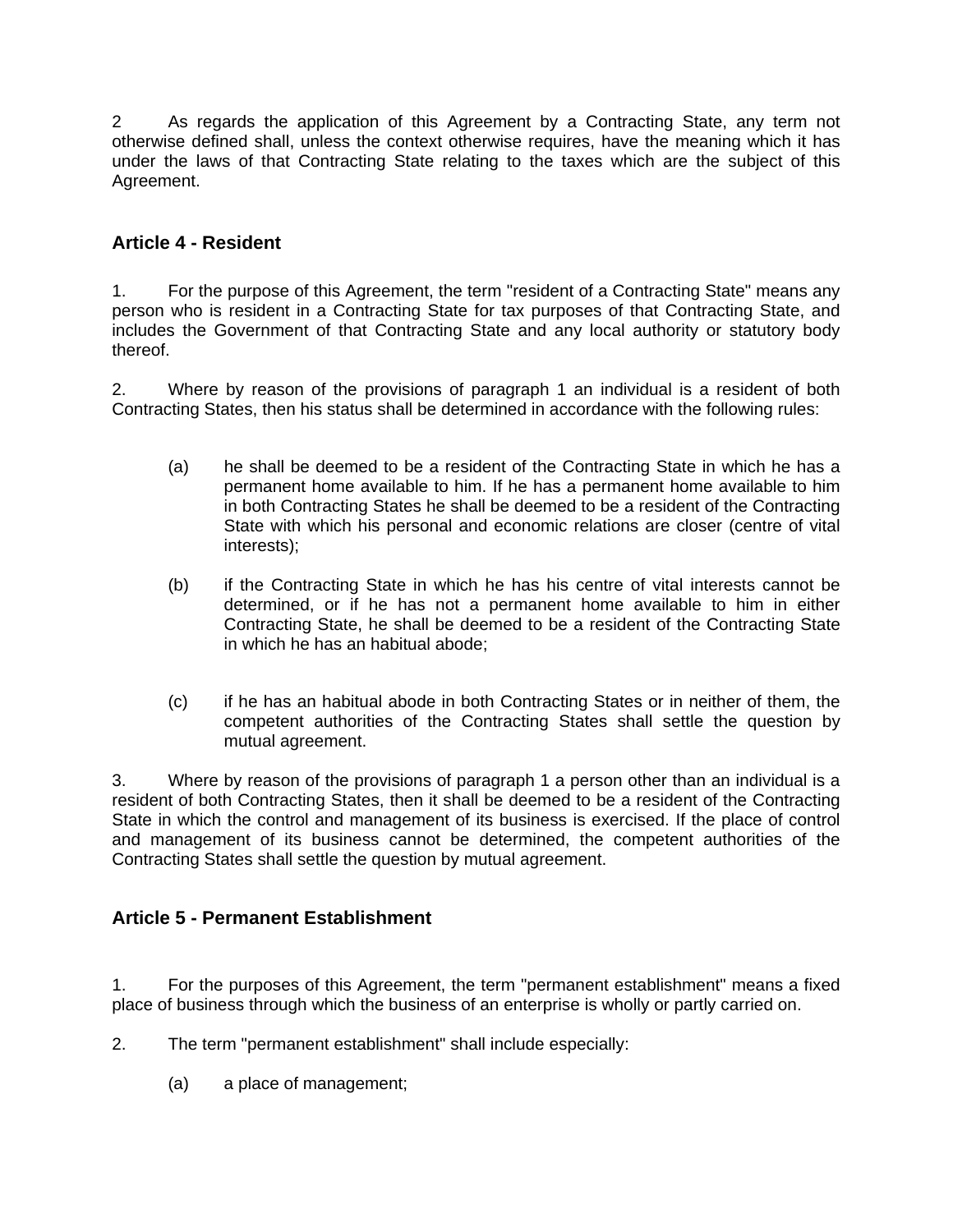- (b) a branch;
- (c) an office;
- (d) a store, warehouse or premises used as a sales outlet unless the activities fall within paragraphs 3(a) or (b);
- (e) a factory;
- (f) a workshop;
- (g) a farm or plantation;
- (h) a mine, an oil or gas well, a quarry or other place of extraction of natural resources, including timber or other forest produce;
- (i) a drilling rig or working ship used for the exploration of natural resources but only where the activity continues for a period of more than 3 months;
- (j) a building site or construction project or supervisory activities in connection therewith, provided such site, project or activity continues for a period of more than 183 days;
- (k) an assembly or installation project which exists for more than 6 months; and
- (l) the furnishing of services, including consultancy services by an enterprise through employees or other personnel engaged by the enterprise for such purpose, but only where activities of that nature continue (for the same or a connected project) within the country for a period or periods aggregating more than 3 months within any twelve month period.

3. Notwithstanding the preceding provisions of this Article, the term "permanent establishment" shall not be deemed to include:

- (a) the use of facilities solely for the purposes of storage, display or delivery of goods or merchandise belonging to the enterprise;
- (b) the maintenance of a stock of goods or merchandise belonging to the enterprise solely for the purpose of storage, display or delivery;
- (c) the maintenance of a stock of goods or merchandise belonging to the enterprise solely for the purposes of processing by another enterprise;
- (d) the maintenance of a fixed place of business solely for the purpose of purchasing goods or merchandise, or for collecting information for the enterprise;
- (e) the maintenance of a fixed place of business solely for the purpose of advertising, for the supply of information, for scientific research or for similar activities which have a preparatory or auxiliary character, for the enterprise.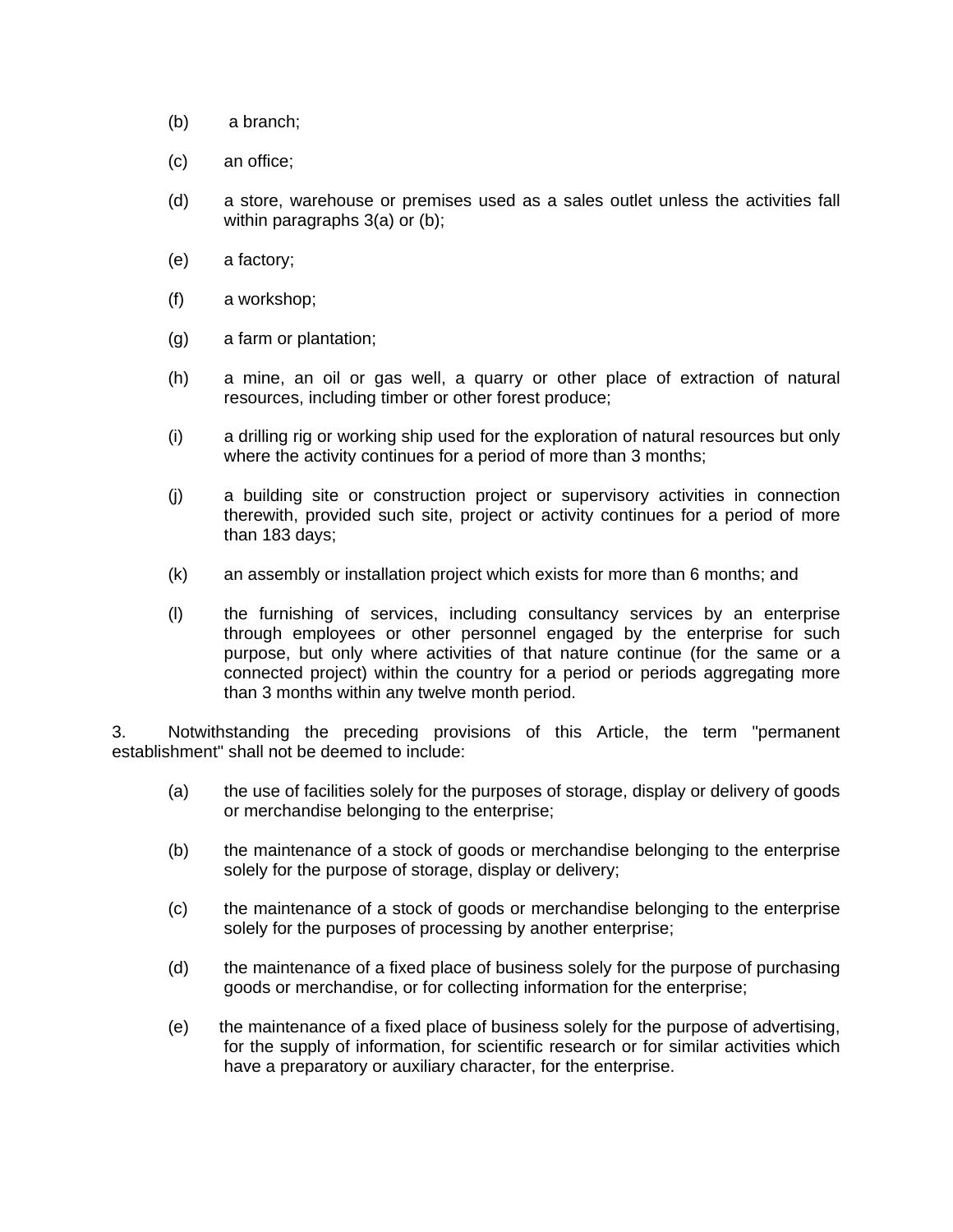4. Notwithstanding the provisions of paragraphs 1 and 2, where a person - other than an agent of an independent status to whom paragraph 6 applies - is acting in a Contracting State on behalf of an enterprise of the other Contracting State, that enterprise shall be deemed to have a permanent establishment in the first-mentioned Contracting State in respect of any activities which that person undertakes for the enterprise, if such a person has and habitually exercises in that Contracting State an authority to conclude contracts in the name of the enterprise, unless the activities of such person are limited to those mentioned in paragraph 3 which, if exercised through a fixed place of business would not make this fixed place of business a permanent establishment under the provisions of that paragraph.

5. An insurance enterprise of a Contracting State shall, except with regard to reinsurance, be deemed to have a permanent establishment in the other Contracting State if it collects premiums in that other Contracting State or insures risks situated therein through an employee or through a representative who is not an agent of an independent status within the meaning of paragraph 6.

6. An enterprise of a Contracting State shall not be deemed to have a permanent establishment in the other Contracting State merely because it carries on business in that other Contracting State through a broker, general commission agent or any other agent of an independent status, provided that such persons are acting in the ordinary course of their business. However, when the activities of such an agent are devoted wholly or almost wholly on behalf of that enterprise or its associated enterprises, he will not be considered an agent of an independent status within the meaning of this paragraph.

7. The fact that a company which is a resident of a Contracting State controls or is controlled by a company which is a resident of the other Contracting State, or which carries on business in that other Contracting State (whether through a permanent establishment or otherwise), shall not of itself constitute either company a permanent establishment of the other.

## **Article 6 - Income From Immovable Property**

1. Income derived by a resident of a Contracting State from immovable property (including income from agriculture or forestry) situated in the other Contracting State may be taxed in that other Contracting State.

2. The term "immovable property" shall be defined in accordance with the law of the Contracting State in which the property in question is situated. The terms shall in any case include property accessory to immovable property, livestock and equipment used in agriculture, forestry and fishery rights to which the provisions of general law respecting landed property apply, usufruct of immovable property and rights to variable or fixed payments in cash or kind as consideration for the working of, or the right to work, mineral deposits, sources and other natural resources; ships, boats and aircraft shall not be regarded as immovable property.

3. The provisions of paragraph 1 shall apply to income derived from the direct use, letting, or use in any other form of immovable property.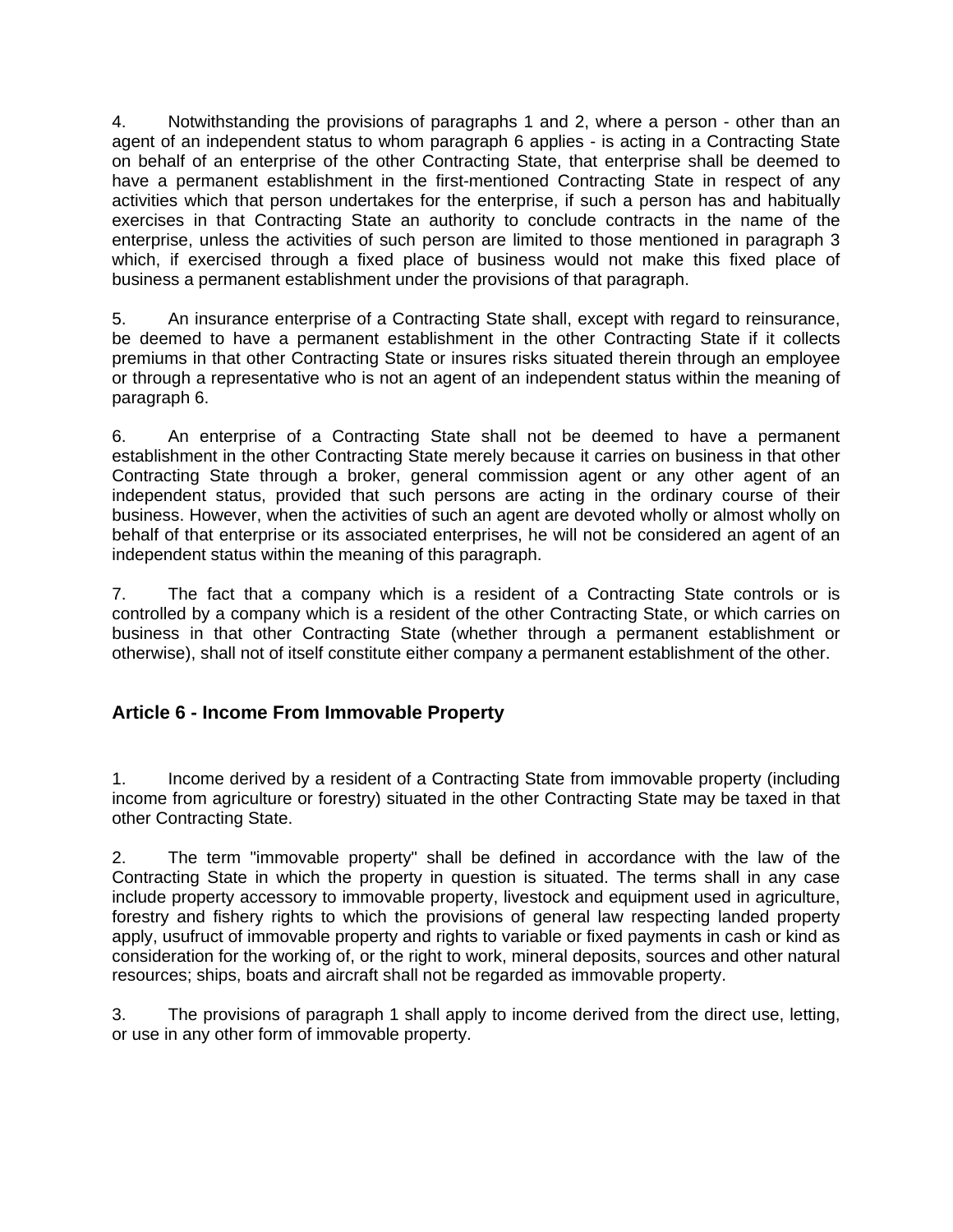4. The provisions of paragraphs 1 and 3 shall also apply to the income from immovable property of an enterprise and to income from immovable property used for the performance of independent personal services.

## **Article 7 - Business Profits**

1. The profits of an enterprise of a Contracting State shall be taxable only in that Contracting State unless the enterprise carries on business in the other Contracting State through a permanent establishment situated therein. If the enterprise carries on business as aforesaid, the profits of the enterprise may be taxed in the other Contracting State but only so much of them as is attributable to that permanent establishment.

2. Subject to the provisions of paragraph 3, where an enterprise of a Contracting State carries on business in the other Contracting State through a permanent establishment situated therein, there shall in each Contracting State be attributed to that permanent establishment the profits which it might be expected to make if it were a distinct and separate enterprise engaged in the same or similar activities under the same or similar conditions and dealing wholly independently with the enterprise of which it is a permanent establishment.

3. In determining the profits of a permanent establishment, there shall be allowed as deductions expenses which are incurred for the purposes of the permanent establishment, including executive and general administrative expenses so incurred, whether in the Contracting State in which the permanent establishment is situated or elsewhere, but this does not include any expenses which under the law of that Contracting State would not be allowed to be deducted by an enterprise of that Contracting State.

4. In so far as it has been customary in a Contracting State to determine the profits to be attributed to a permanent establishment on the basis of an apportionment of the total profits of the enterprise to its various parts, nothing in paragraph 2 shall preclude that Contracting State from determining the profits to be taxed by such an apportionment as may be customary; the method of apportionment adopted shall, however, be such that the result shall be in accordance with the principles laid down in this Article.

5. No profits shall be attributed to a permanent establishment by reason of the mere purchase by that permanent establishment of goods or merchandise for the enterprise.

6. For the purposes of the preceding paragraphs, the profits to be attributed to the permanent establishment shall be determined by the same method year by year unless there is good and sufficient reason to the contrary.

7. Where profits include items of income which are dealt with separately in other Articles of this Agreement, then the provisions of those Articles shall not be affected by the provisions of this Article.

## **Article 8 – Shipping and Air Transport**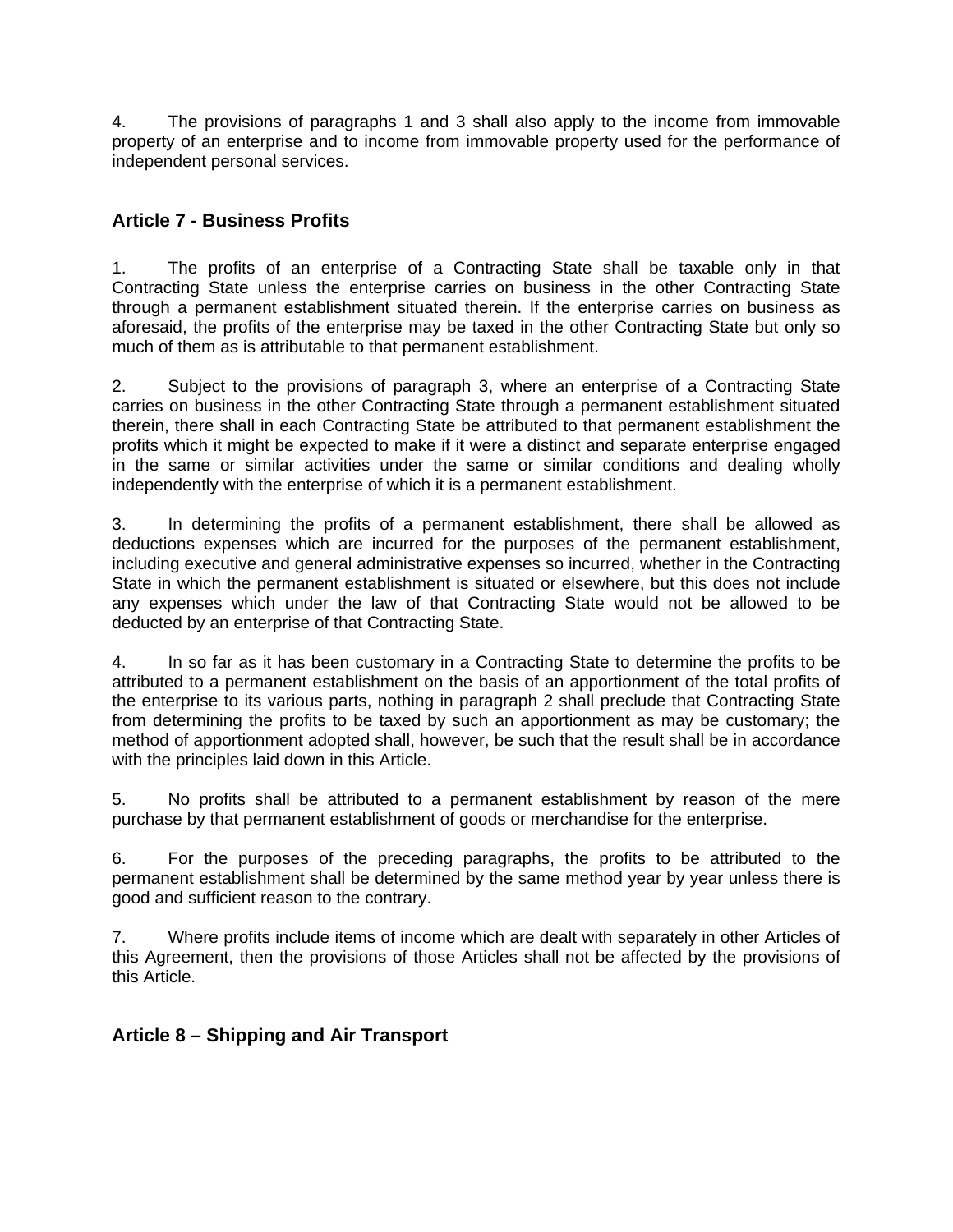1. Notwithstanding the provisions of Article 7, profits from the operation of ships or aircraft in international traffic carried on by an enterprise of a Contracting State shall be taxable only in that Contracting State.

2. The provisions of paragraph 1 of this Article shall likewise apply to profits derived from the participation in pools, in a joint business or in an international operating agency of any kind by enterprises engaged in the operation of ships or aircraft in international traffic.

3. For the purposes of this Article, profits from the operation of ships or aircraft in international traffic mean profits from the carriage of passengers, mail, livestock or goods shipped or loaded into a ship or an aircraft in a Contracting State (excluding the profits accruing from passengers, mail, livestock or goods which are brought to that Contracting State solely for transhipment, or for transfer from one aircraft to another or from one aircraft to a ship or from a ship to an aircraft) and shall include:

- (a) profits derived from the rental on a bare boat basis of ships or aircraft used in international traffic, and
- (b) profits derived from the use or rental of containers,

if such profits are incidental to the profits to which the provisions of paragraph 1 of this Article apply.

## **Article 9 - Associated Enterprises**

- 1. Where
	- (a) an enterprise of a Contracting State participates directly or indirectly in the management, control or capital of an enterprise of the other Contracting State, or
	- (b) the same persons participate directly or indirectly in the management, control or capital of an enterprise of a Contracting State and an enterprise of the other Contracting State,

and in either case conditions are made or imposed between the two enterprises, in their commercial or financial relations, which differ from those which would be made between independent enterprises, then any profits which would, but for those conditions, have accrued to one of the enterprises but by reason of those conditions, have not so accrued, may be included in the profits of that enterprise and taxed accordingly.

2. Where a Contracting State includes in the profits of an enterprise of that Contracting State - and taxes accordingly - profits on which an enterprise of the other Contracting State has been charged to tax in that other Contracting State and where the competent authorities of the Contracting States agree, upon consultation, that all or part of the profits so included are profits which would have accrued to the enterprise of the first-mentioned Contracting State if the conditions made between the two enterprises had been those which would have been made between independent enterprises, then that other Contracting State shall make an appropriate adjustment to the amount of the tax charged therein on those profits. In determining such adjustment, due regard shall be had to the other provisions of this Agreement.

## **Article 10 - Dividends**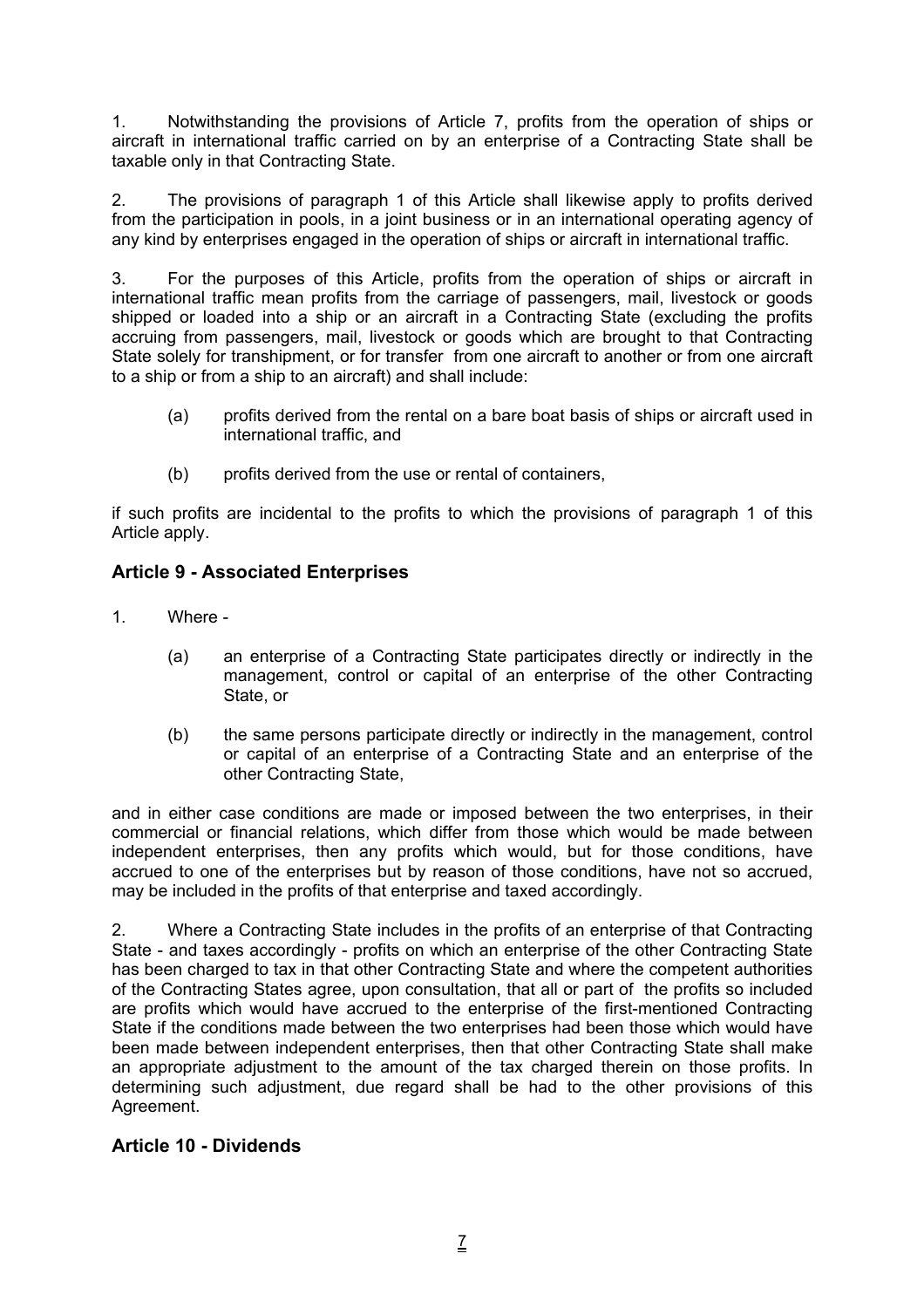1. Dividends paid by a company which is a resident of a Contracting State to a resident of the other Contracting State may be taxed in that other Contracting State.

2. However, such dividends may also be taxed in the Contracting State of which the company paying the dividends is a resident and according to the laws of that Contracting State, but if the recipient is the beneficial owner of the dividends the tax so charged shall not exceed 10 per cent of the gross amount of the dividends. The competent authorities of the Contracting States shall by mutual agreement settle the mode of application of this limitation.

This paragraph shall not affect the taxation of the company in respect of the profits out of which the dividends are paid.

3. The term "dividends" as used in this Article means income from shares, "jouissance" shares or "jouissance" rights, mining shares, founders' shares or other rights, not being debtclaims, participating in profits, as well as income from the other corporate rights which is subjected to the same taxation treatment as income from shares by the laws of the Contracting State of which the company making the distribution is a resident.

4. The provisions of paragraphs 1 and 2 shall not apply if the beneficial owner of the dividends, being a resident of a Contracting State, carries on business in the other Contracting State of which the company paying the dividends is a resident, through a permanent establishment situated therein, or performs in that other Contracting State independent personal services from a fixed base situated therein, and the holding in respect of which the dividends are paid is effectively connected with such permanent establishment or fixed base. In such case the provisions of Article 7 or Article 14, as the case may be, shall apply.

5. Where a company which is a resident of a Contracting State derives profits or income from the other Contracting State, that other Contracting State may not impose any tax on the dividends paid by the company except in so far as such dividends are paid to a resident of that other Contracting State or in so far as the holding in respect of which the dividends are paid is effectively connected with a permanent establishment or a fixed base situated in that other Contracting State, nor subject the company's undistributed profits to a tax on the company's undistributed profits, even if the dividends paid or the undistributed profits consist wholly or partly of profits or income arising in such other Contracting State.

6. (a) Under the current domestic laws of both Contracting States, where dividends are paid by a company which is a resident of one Contracting State to a resident of the other Contracting State who is the beneficial owner of such dividends, there is no tax chargeable on dividends in addition to the tax chargeable in respect of the profits or income of the company. Under the full imputation system currently adopted in Singapore up to 31<sup>st</sup> December 2007, the tax deductible from dividends is a tax on the profits or income of the company and not a tax on dividends within the meaning of this Article.

(b) If, subsequent to the signing of this Agreement, either Contracting State imposes a tax on dividends in addition to the tax chargeable in respect of the profits or income of a company which is a resident of that Contracting State, such tax may be charged but the tax so charged on the dividends derived by a resident of the other Contracting State who is the beneficial owner of such dividends shall be in accordance with the provisions of paragraph 2.

## **Article 11 - Interest**

1. Interest arising in a Contracting State and paid to a resident of the other Contracting State may be taxed in that other Contracting State.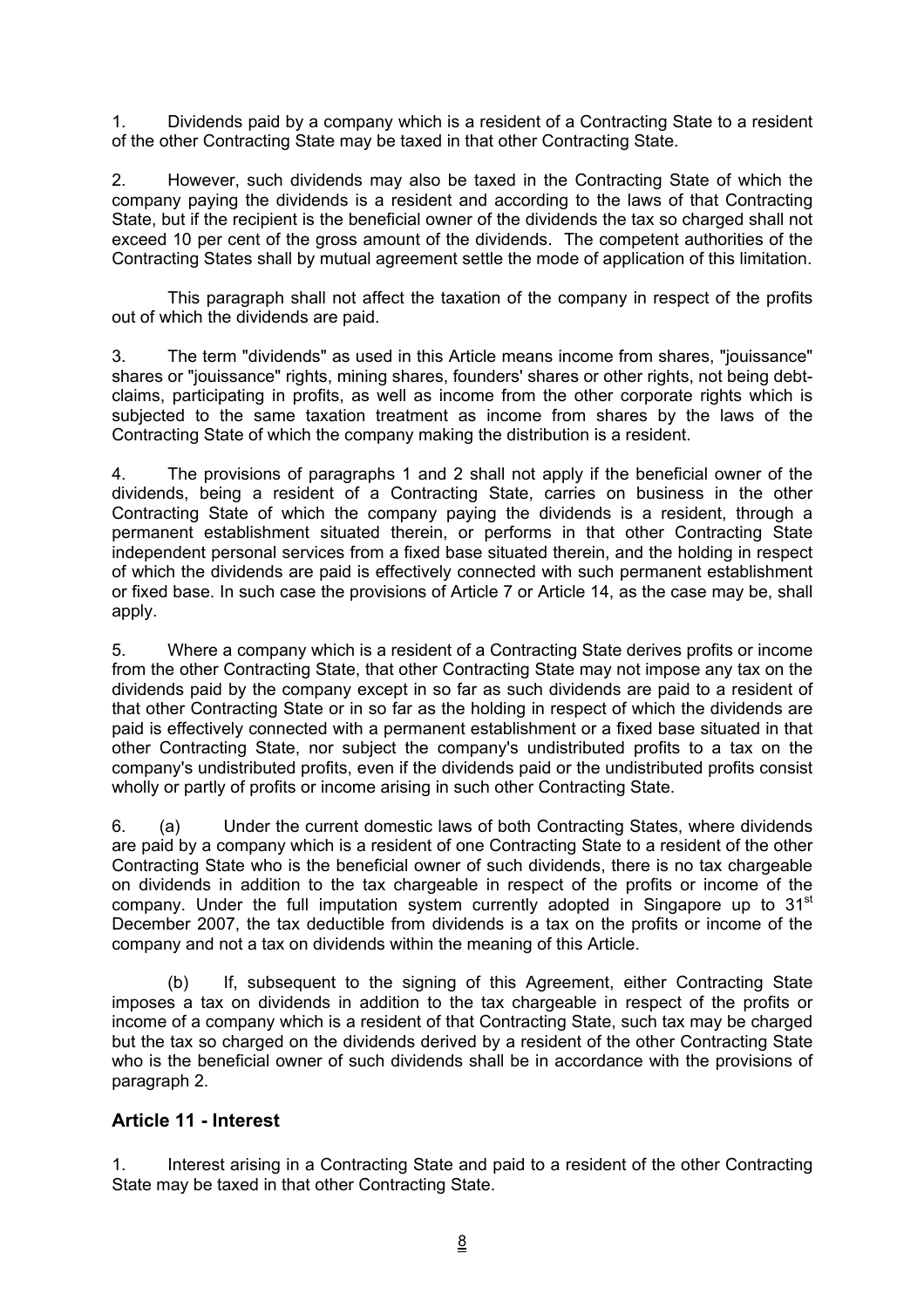2. However, such interest may also be taxed in the Contracting State in which it arises, and according to the laws of that Contracting State, but if the recipient is the beneficial owner of the interest the tax so charged shall not exceed:

- (a) 5 per cent of the gross amount of the interest if it is received by any bank or financial institution; or
- (b) 10 per cent of the gross amount of the interest in all other cases.

3. Notwithstanding the provisions of paragraph 2, interest arising in a Contracting State and paid to the Government of the other Contracting State, shall be exempt from tax in the first-mentioned Contracting State, provided the activities giving rise to such interest are noncommercial in nature.

For the purposes of this paragraph, the term "Government":

- (a) in the case of Singapore, the Government of Singapore and shall include:
	- (i) the Monetary Authority of Singapore;
	- (ii) the Government of Singapore Investment Corporation Pte Ltd;
	- (iii) any local or statutory authority or body exempt from tax in Singapore; and
	- (iv) such institutions as may be agreed from time to time between the competent authorities of the two Contracting States;
- (b) in the case of Brunei Darussalam, the Government of Brunei Darussalam and shall include:
	- (i) the Brunei Currency and Monetary Board;
	- (ii) the Brunei Investment Agency;
	- (iii) any local or statutory authority or body exempt from tax in Brunei Darussalam; and
	- (iv) such institutions as may be agreed from time to time between the competent authorities of the two Contracting States.

4. The terms "interest" as used in this Article means income from debt-claims of every kind, whether or not secured by mortgage and whether or not carrying a right to participate in the debtor's profits, and in particular, income from government securities and income from bonds or debentures, including premiums and prizes attaching to such securities, bonds or debentures, as well as income assimilated to income from money lent by the taxation laws of the Contracting State in which the income arises including interest on deferred payment sales. Penalty charges for late payment shall not be regarded as interest for the purpose of this Article.

5. The provisions of paragraphs 1 and 2 shall not apply if the beneficial owner of the interest, being a resident of a Contracting State, carries on business in the other Contracting State in which the interest arises, through a permanent establishment situated therein, or performs in that other Contracting State independent personal services from a fixed base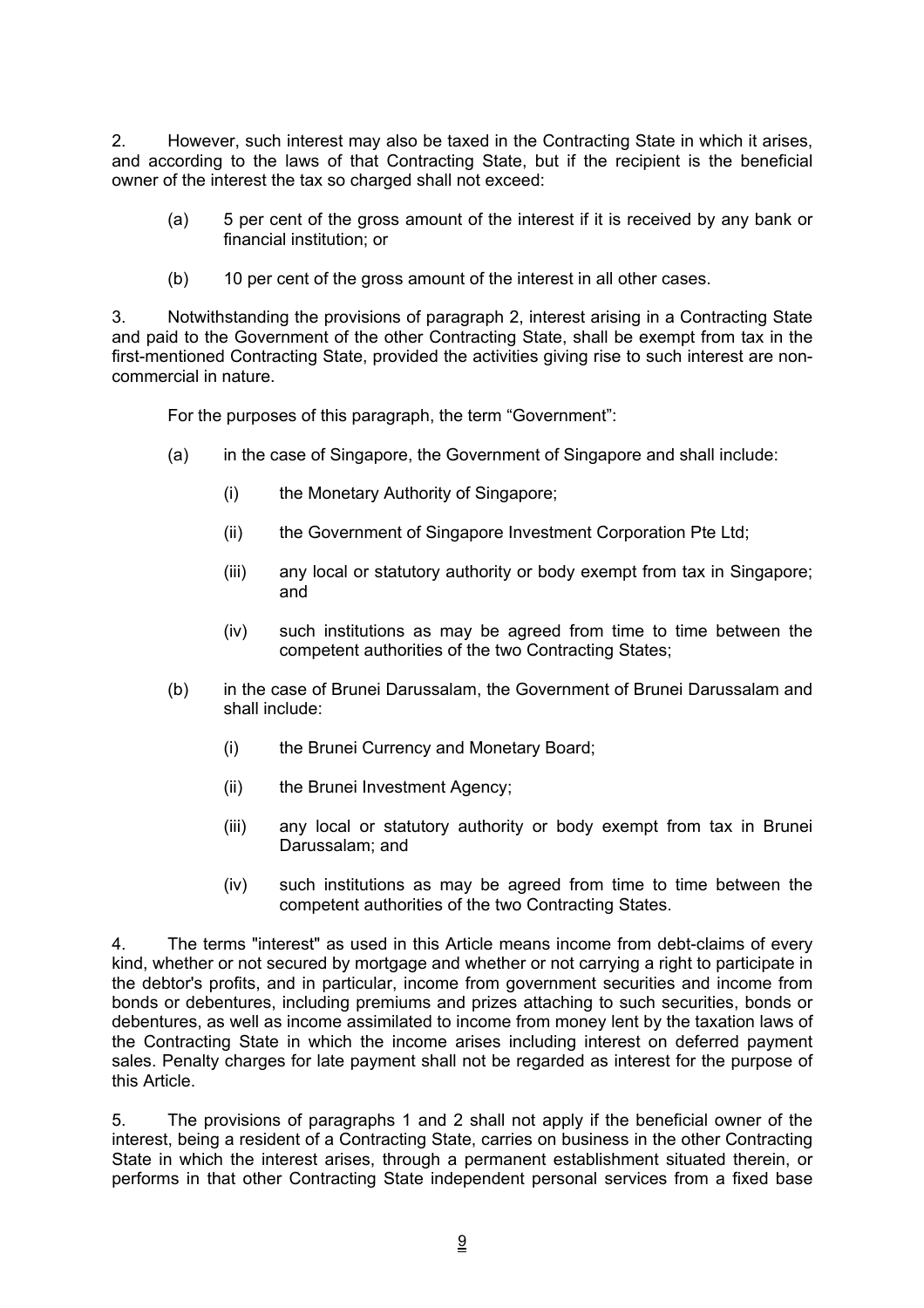situated therein, and the debt-claim in respect of which the interest is paid is effectively connected with such permanent establishment or fixed base. In such a case, the provisions of Article 7 or Article 14, as the case may be, shall apply.

6. Interest shall be deemed to arise in a Contracting State when the payer is that Contracting State itself, a political sub-division, a local authority or a resident of that Contracting State. Where, however, the person paying the interest, whether he is a resident of a Contracting State or not, has in a Contracting State a permanent establishment or a fixed base in connection with which the indebtedness on which the interest is paid was incurred, and such interest is borne by such permanent establishment or fixed base, then such interest shall be deemed to arise in the Contracting State in which the permanent establishment or fixed base is situated.

7. Where by reason of a special relationship between the payer and the beneficial owner or between both of them and some other person, the amount of the interest, having regard to the debt-claim for which it is paid, exceeds the amount which would have been agreed upon by the payer and the beneficial owner in the absence of such relationship, the provisions of this Article shall apply only to the last-mentioned amount. In such case, the excess part of the payments shall remain taxable according to the laws of each Contracting State, due regard being had to the other provisions of this Agreement.

8. The provisions of this Article shall not apply if it was the main purpose or one of the main purposes of any person concerned with the creation or assignment of the debt-claim in respect of which the interest is paid to take advantage of this Article by means of that creation or assignment.

## **Article 12 - Royalties**

1. Royalties arising in a Contracting State and paid to a resident of the other Contracting State may be taxed in that other Contracting State.

2. However, such royalties may also be taxed in the Contracting State in which they arise, and according to the laws of that Contracting State, but, if the recipient is the beneficial owner of the royalties, the tax so charged shall not exceed 10 per cent of the gross amount of the royalties.

3. The term "royalties" as used in this Article means payments of any kind received as a consideration for the use of, or the right to use, any copyright of literary, artistic or scientific work, including cinematographic films or tapes for television or broadcasting, any patent, trade mark, design or model, plan, secret formula or process, or for the use of, or the right to use, industrial, commercial or scientific equipment, or for information concerning industrial or scientific experience.

4. Royalties shall be deemed to arise in a Contracting State when the payer is that Contracting State itself, a local authority or a resident of that Contracting State. Where, however, the person paying the royalties, whether he is a resident of a Contracting State or not, has in that Contracting State a permanent establishment or fixed base in connection with which the liability to pay the royalties was incurred, and such royalties are borne by such permanent establishment or fixed base, then such royalties shall be deemed to arise in that Contracting State in which the permanent establishment or fixed base is situated.

5. The provisions of paragraphs 1, 2 and 4 shall likewise apply to proceeds arising from the alienation of any copyright of scientific work, any patent, trade mark, design or model, plan or secret formula or process.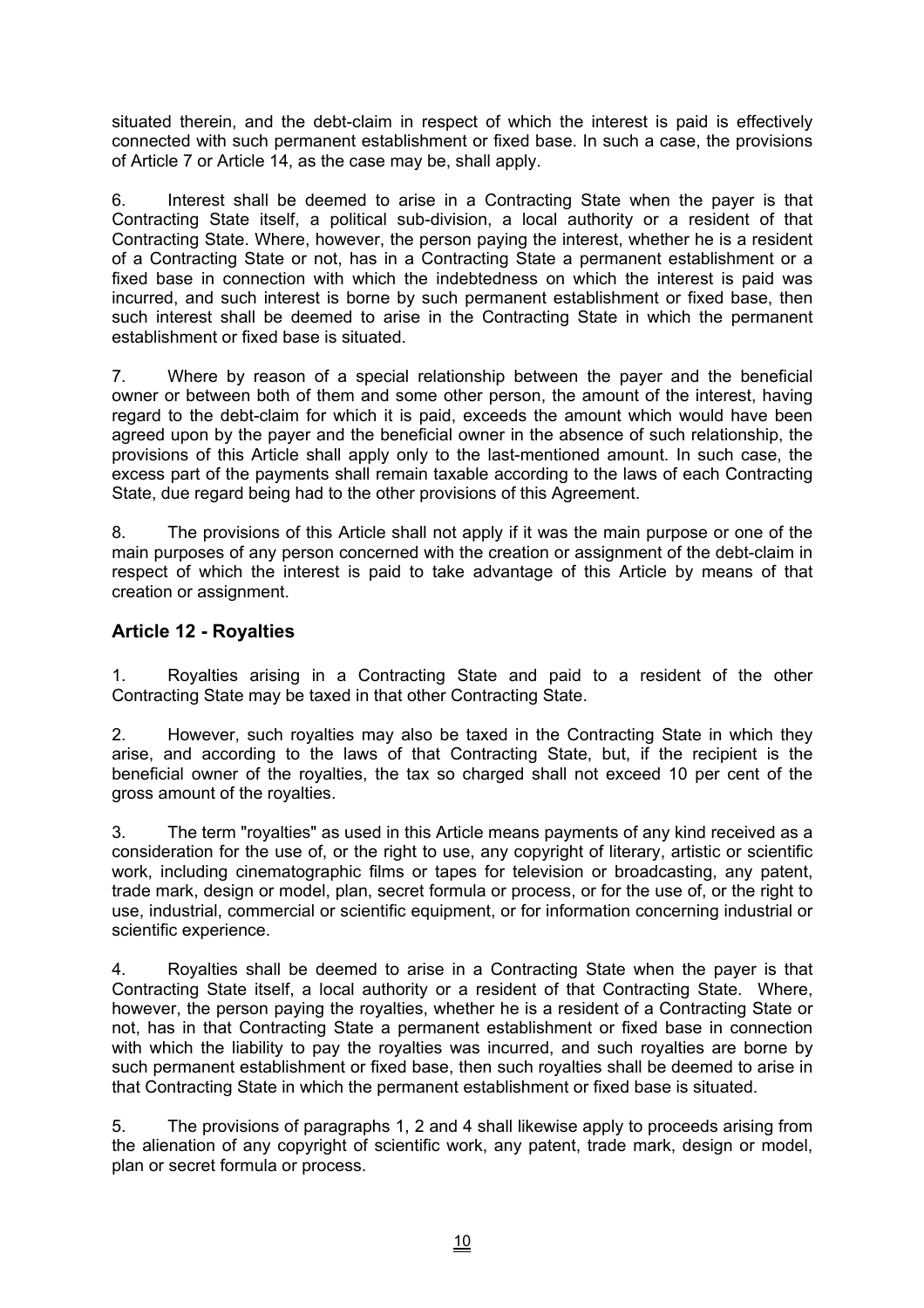6. The provisions of paragraphs 1, 2 and 4 shall not apply if the beneficial owner of the royalties or the proceeds, being a resident of a Contracting State, carries on business in the other Contracting State in which the royalties or proceeds arise, through a permanent establishment situated therein, or performs in that other Contracting State independent personal services from a fixed base situated therein, and the right or property in respect of which the royalties are paid or the property the alienation of which gives rise to the proceeds is effectively connected with such permanent establishment or fixed base. In such case, the provisions of Article 7 or Article 14, as the case may be, shall apply.

7. Where, by reason of a special relationship between the payer and the beneficial owner or between both of them and some other person, the amount of the royalties paid, having regard to the use, right or information for which they are paid, exceeds the amount which would have been agreed upon by the payer and the beneficial owner in the absence of such relationship, the provisions of this Article shall apply only to the last-mentioned amount. In that case, the excess part of the payments shall remain taxable according to the laws of each Contracting State, due regard being had to the other provisions of this Agreement.

# **Article 13 - Capital Gains**

1. Gains derived by a resident of a Contracting State from the alienation of immovable property referred to in Article 6 and situated in the other Contracting State may be taxed in that other Contracting State.

2. Gains from the alienation of movable property forming part of the business property of a permanent establishment which an enterprise of a Contracting State has in the other Contracting State or of movable property pertaining to a fixed base available to a resident of a Contracting State in the other Contracting State for the purpose of performing independent personal services, including such gains from the alienation of such a permanent establishment (alone or with the whole enterprise) or of such fixed base, may be taxed in that other Contracting State. However, this provision shall not apply to the gains derived from such alienation of property to which the provisions of paragraph 6 of Article 12 apply.

3. Gains derived by an enterprise of a Contracting State from the alienation of ships or aircraft operated in international traffic or movable property pertaining to the operation of such ships or aircraft, shall be taxable only in that Contracting State.

4. Gains from the alienation of any property other than that referred to in paragraphs 1, 2 and 3, shall be taxable only in the Contracting State of which the alienator is a resident.

## **Article 14 - Independent Personal Services**

1. Income derived by an individual who is a resident of a Contracting State in respect of professional services or other activities of an independent character shall be taxable only in that Contracting State unless he has a fixed base regularly available to him in the other Contracting State for the purpose of performing his activities or he is present in that other Contracting State for a period or periods exceeding in the aggregate 183 days within any twelve month period. If he has such a fixed base or remains in that other Contracting State for the aforesaid period or periods, the income may be taxed in that other Contracting State but only so much of it as is attributable to that fixed base or is derived in that other Contracting State during the aforesaid period or periods.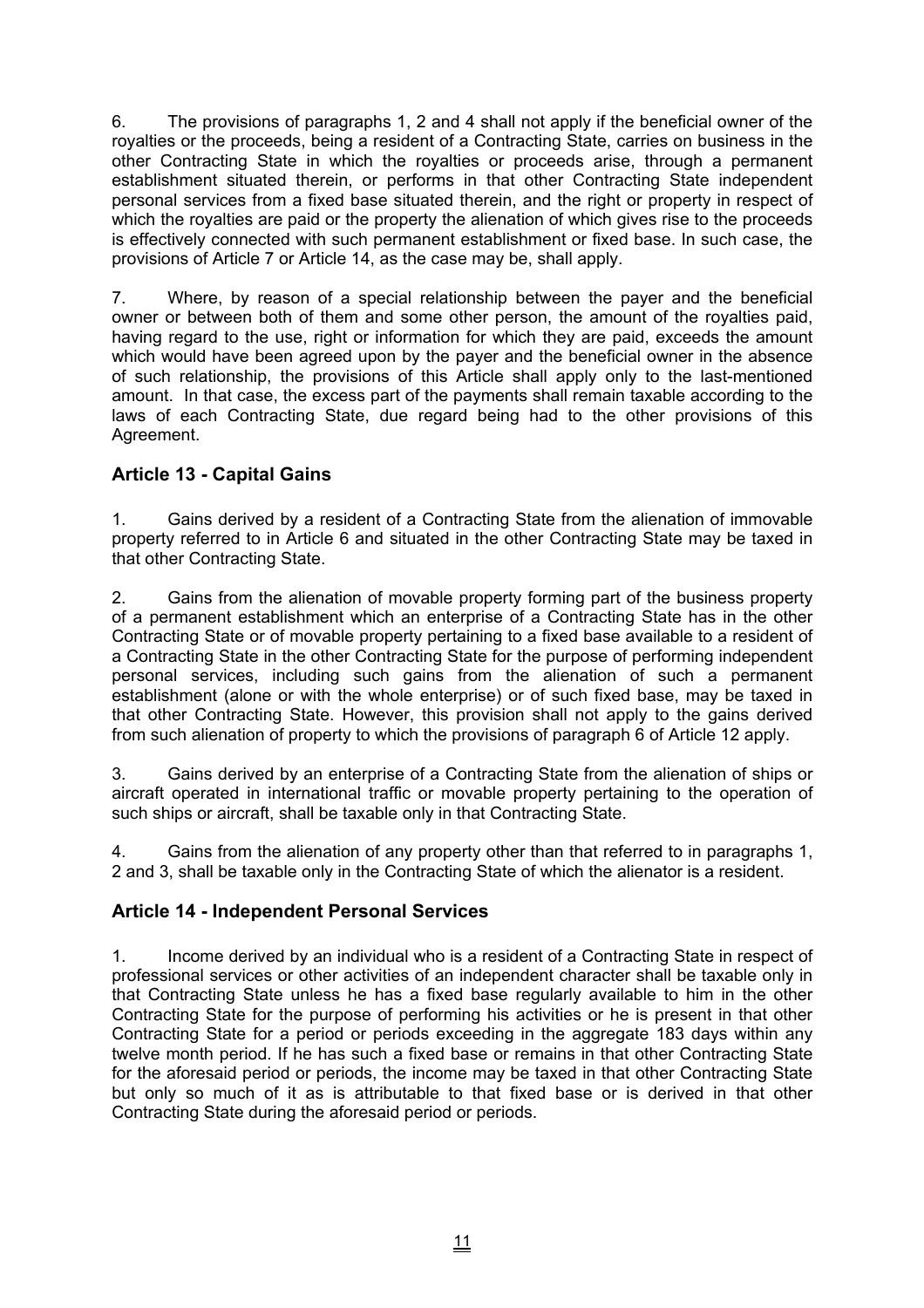2. The term "professional services" includes independent scientific, literary, artistic, educational or teaching activities as well as the independent activities of physicians, lawyers, engineers, architects, dentists and accountants.

## **Article 15 - Dependent Personal Services**

1. Subject to the provisions of Articles 16, 18 and 19, salaries, wages and other similar remuneration derived by a resident of a Contracting State in respect of an employment, shall be taxable only in that Contracting State unless the employment is exercised in the other Contracting State. If the employment is so exercised, such remuneration as is derived therefrom may be taxed in the other Contracting State.

2. Notwithstanding the provisions of paragraph 1, remuneration derived by a resident of a Contracting State in respect of an employment exercised in the other Contracting State shall be exempt from tax in that other Contracting State if -

- (a) the recipient is present in the other Contracting State for a period or periods not exceeding in the aggregate 183 days within any twelve-month period commencing or ending in the calendar year concerned; and
- (b) the remuneration is paid by, or on behalf of, an employer who is a resident of the first-mentioned Contracting State; and
- (c) the remuneration is not borne by a permanent establishment or a fixed base which the employer has in the other Contracting State.

3. Notwithstanding the preceding provisions of this Article, remuneration derived in respect of an employment exercised aboard a ship or aircraft operated in international traffic by an enterprise of a Contracting State shall be taxable only in that Contracting State. However, if the remuneration is derived by a resident of the other Contracting State, it may also be taxed in that other Contracting State.

## **Article 16 - Directors' Fees**

1. Directors' fees and similar payments derived by a resident of a Contracting State in his capacity as a member of the board of directors or any other similar organ of a company which is a resident of the other Contracting State may be taxed in that other Contracting State.

2. The remuneration which a person to whom paragraph 1 applies derives from the company in respect of the discharge of day-to-day functions of a managerial or technical nature may be taxed in accordance with the provisions of Article 15.

## **Article 17 - Artistes And Sportsmen**

1. Notwithstanding the provisions of Articles 14 and 15, income derived by a resident of a Contracting State as an entertainer, such as a theatre, motion picture, radio or television artiste, or a musician, or as a sportsman, from his personal activities as such exercised in the other Contracting State, may be taxed in that other Contracting State.

2. Where income in respect of or in connection with personal activities exercised in a Contracting State by an entertainer or a sportsman accrues not to the entertainer or sportsman himself but to another person, that income may, notwithstanding the provisions of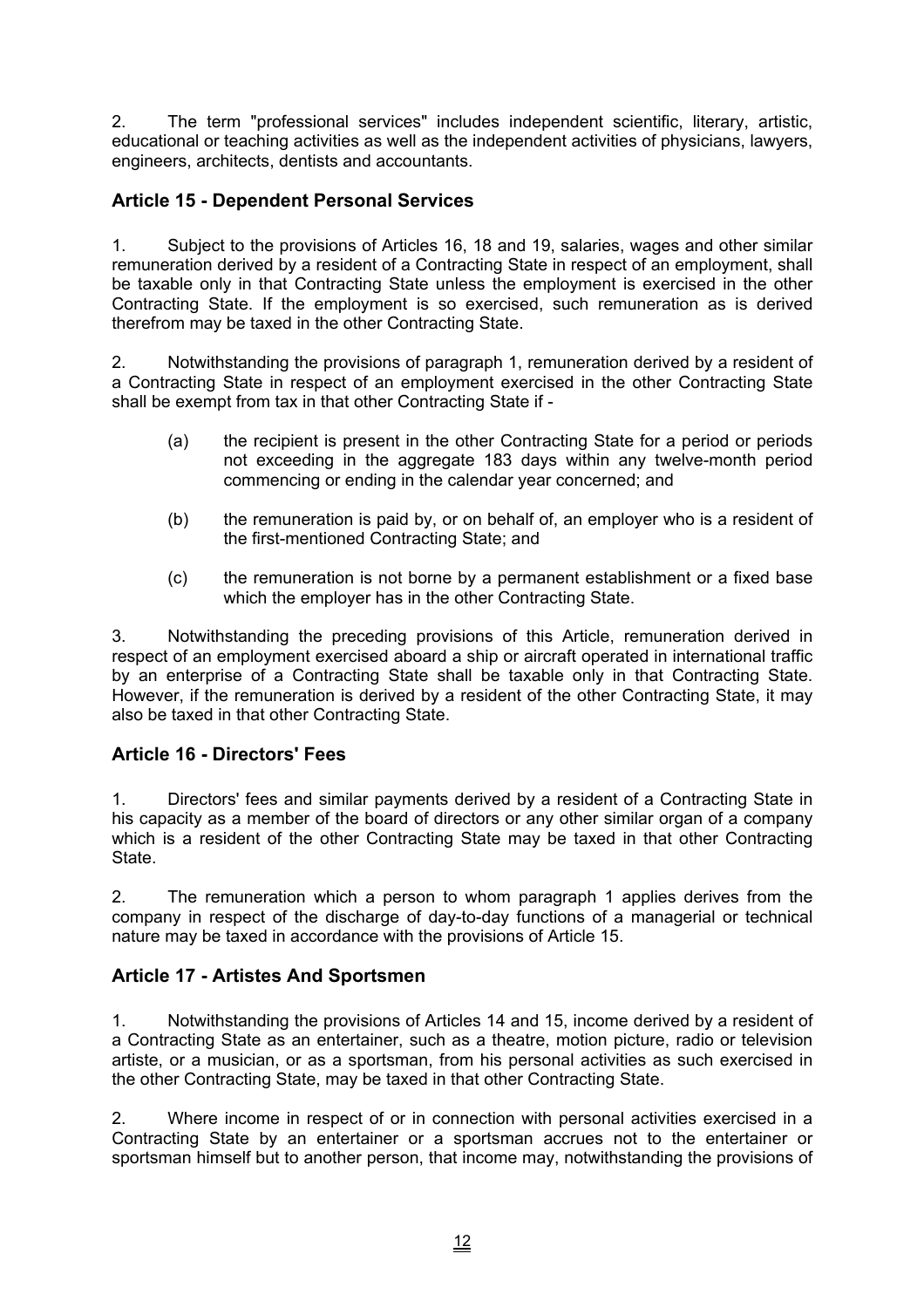Articles 7, 14 and 15, be taxed in that Contracting State in which the activities of the entertainer or sportsman are exercised.

3. Notwithstanding the provisions of paragraphs 1 and 2, income derived from activities referred to in paragraph 1 shall be exempt from tax in the Contracting State in which the activities are exercised if the visits to that Contracting State are wholly or substantially supported by funds of one or both of the Contracting States, a local authority, statutory body or public institution thereof.

## **Article 18 - Pensions**

1. Subject to the provisions of paragraph 2 of Article 19, any pension or other similar remuneration paid to a resident of one of the Contracting States from a source in the other Contracting State in consideration of past employment or services in that other Contracting State and any annuity paid to such a resident from such a source may be taxed in that other Contracting State.

2. The term "annuity" means a stated sum payable periodically at stated times during life or during a specified or ascertainable period of time under an obligation to make the payments in return for adequate and full consideration in money or money's worth.

## **Article 19 - Government Service**

1. (a) Remuneration, including benefits other than a pension, paid by a Contracting State or a local authority thereof to an individual in respect of services rendered to that Contracting State or authority shall be taxable only in that Contracting State.

(b) However, such remuneration shall be taxable only in the other Contracting State if the services are rendered in that other Contracting State and the individual is a resident of that Contracting State who:

- (i) is a national of that Contracting State; or
- (ii) did not become a resident of that Contracting State solely for the purpose of rendering the services.

2. (a) Any pension paid by, or out of funds created by, a Contracting State or a local authority thereof to an individual in respect of services rendered to that Contracting State or authority shall be taxable only in that Contracting State.

(b) However, such pension shall be taxable only in the other Contracting State if the individual is a resident of, and a national of, that other Contracting State.

3. The provisions of Articles 15, 16, 17 and 18 shall apply to remuneration and pensions in respect of services rendered in connection with a business carried on by a Contracting State or a local authority thereof.

## **Article 20 - Students And Trainees**

1. An individual who is a resident of a Contracting State immediately before making a visit to the other Contracting State and is temporarily present in that other Contracting State solely: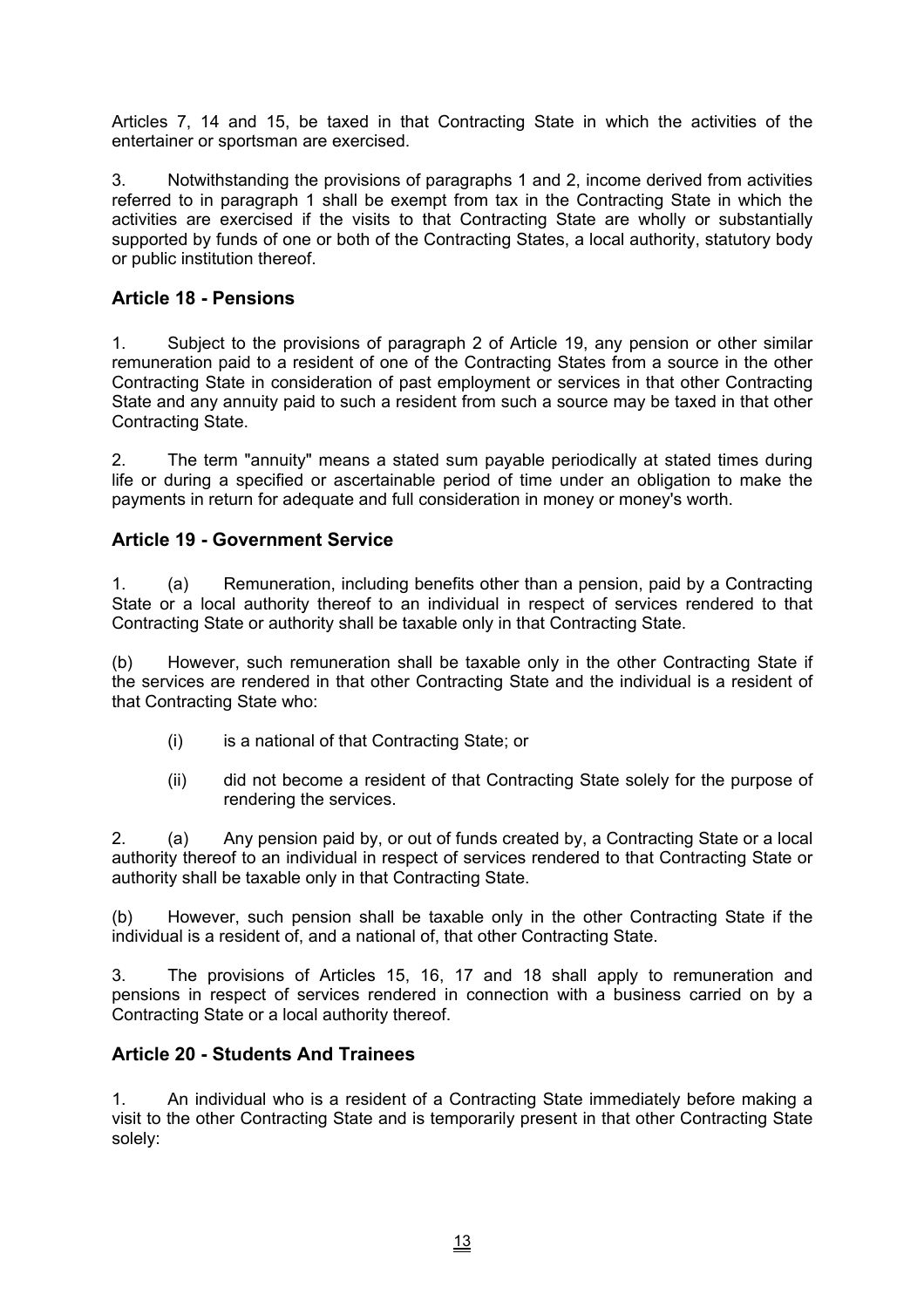- (a) as a student at a recognised university, college or school in that other Contracting State;
- (b) as a recipient of grant, allowance or award for the primary purpose of study or research from a Governmental, religious, charitable, scientific, literary or educational organisation; or
- (c) as a business or technical apprentice,

shall be exempt from tax of that other Contracting State in respect of-

- (i) all remittances from abroad for the purposes of his maintenance, education, study research or training; and
- (ii) the grant, allowance or award.

2. An individual who was a resident of a Contracting State immediately before visiting the other Contracting State and is temporarily present in that other Contracting State solely as a trainee for the purpose of acquiring technical, professional or business experience, shall for a period not exceeding 4 years from the date of his first arrival in that other Contracting State in connection with that visit be exempt from tax in that other Contracting State in respect of all remittances from abroad for the purposes of his maintenance or training.

3. The benefits of paragraphs 1 and 2 shall not be concurrently cumulative.

## **Article 21 - Teachers**

1. An individual who is a resident of a Contracting State immediately before making a visit to the other Contracting State, and who, at the invitation of any university, college, school or other similar educational institution, which is recognised by the competent authority in that other Contracting State, visits that other Contracting State for a period not exceeding two years solely for the purpose of teaching or research or both at such educational institution shall be exempt from tax in that other Contracting State on his remuneration for such teaching or research, provided that such remuneration is from sources outside that other Contracting State.

2. This Article shall not apply to income from teaching or research if such teaching or research is undertaken not in the public interest but primarily for the private benefit of a specific person or persons.

## **Article 22 - Other Income**

Items of income of a resident of a Contracting State arising in the other Contracting State and not dealt with in the foregoing Articles of this Agreement may be taxed in that other Contracting State.

## **Article 23 - Methods For Elimination Of Double Taxation**

- 1. Double taxation shall be avoided as follows:
	- (a) In Singapore: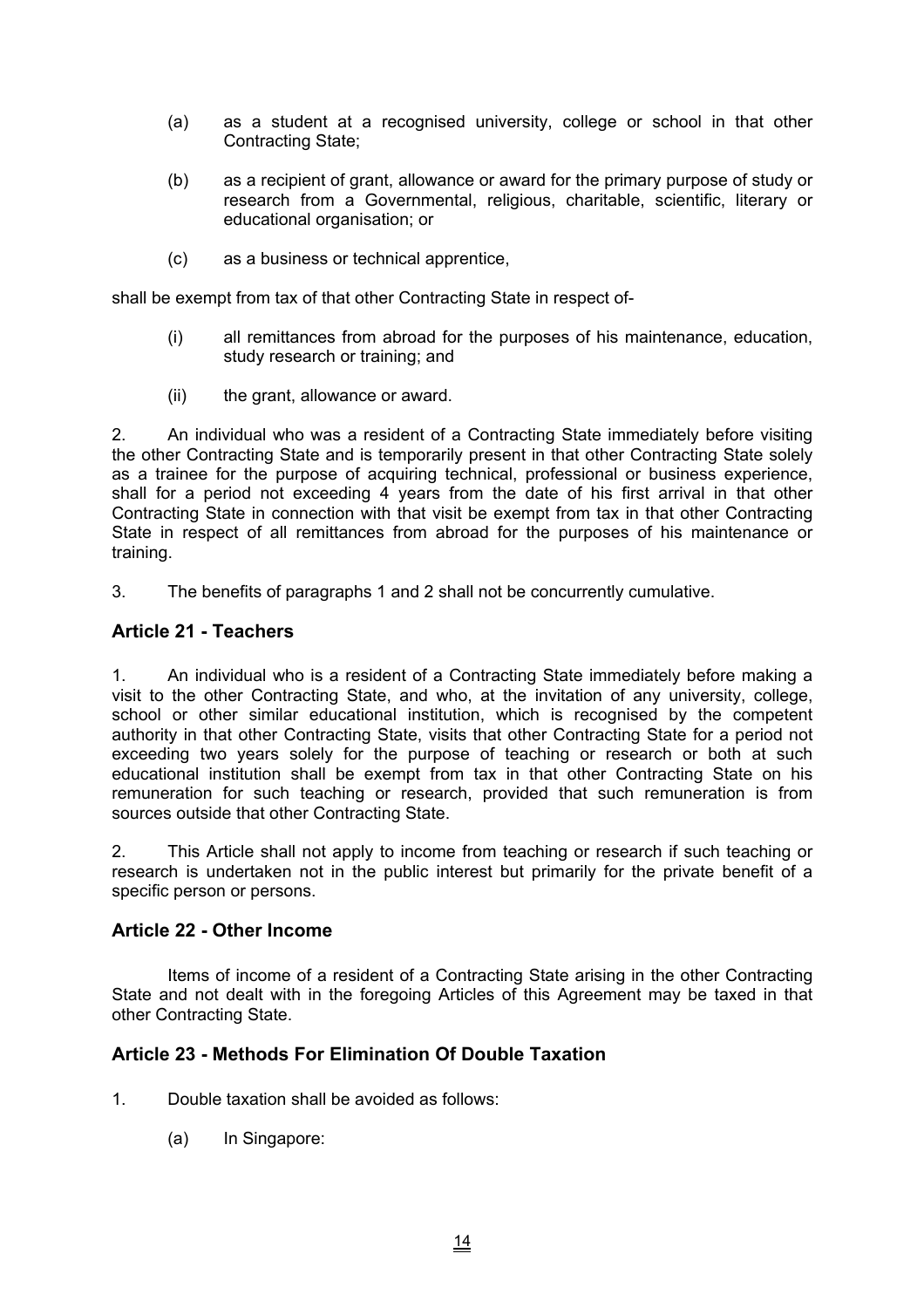Where a resident of Singapore derives income from Brunei Darussalam which, in accordance with the provisions of this Agreement, may be taxed in Brunei Darussalam, Singapore shall, subject to its laws regarding the allowance as a credit against Singapore tax of tax paid in any country other than Singapore, allow the Brunei Darussalam tax paid, whether directly or by deduction, as a credit against the Singapore tax payable on the income of that resident. Where such income is a dividend paid by a company which is a resident of Brunei Darussalam to a resident of Singapore which is a company owning directly or indirectly not less than 10 per cent of the share capital of the first-mentioned company, the credit shall take into account the Brunei Darussalam tax paid by that company on portion of its profits out of which the dividends are paid.

(b) In Brunei Darussalam:

Subject to the provisions of the laws of Brunei Darussalam regarding allowances as a credit against Brunei Darussalam tax of tax payable in a territory outside Brunei Darussalam (which shall not affect the general principle hereof), tax payable under the laws of Singapore and in accordance with this Agreement, whether directly or by deduction, on profits or income from sources within Singapore shall be allowed as a credit against any Brunei Darussalam tax computed by reference to the same profits or income on which the Singapore tax is computed.

2. For the purpose of allowance as a credit in a Contracting State, the tax paid in the other Contracting State shall be deemed to include the tax which is otherwise payable in that other Contracting State but has been reduced or exempted in accordance with special incentive laws designed to promote economic development in that other Contracting State.

3. The provisions of paragraph 2 shall cease to have effect after ten years from the year of assessment beginning on 1 January of the calendar year immediately following that in which this Agreement enters into force. The competent authorities of the Contracting States may consult each other to determine whether this period shall be extended.

## **Article 24 - Non-Discrimination**

1. Nationals of a Contracting State shall not be subjected in the other Contracting State to any taxation or any requirement connected therewith, which is other or more burdensome than the taxation and connected requirements to which nationals of that other Contracting State in the same circumstances are or may be subjected.

2. The taxation on a permanent establishment which an enterprise of a Contracting State has in the other Contracting State shall not be less favourably levied in that other Contracting State than the taxation levied on enterprises of that other Contracting State carrying on the same activities.

3. Nothing in this Article shall be construed as obliging a Contracting State to grant to:

- (a) residents of the other Contracting State any personal allowances, reliefs and reductions for tax purposes which it grants to its own residents; or
- (b) nationals of the other Contracting State those personal allowances, reliefs and reductions for tax purposes for tax purposes which it grants to its own nationals who are not residents of that Contracting State or to such other person as may be specified in the taxation laws of that Contracting State.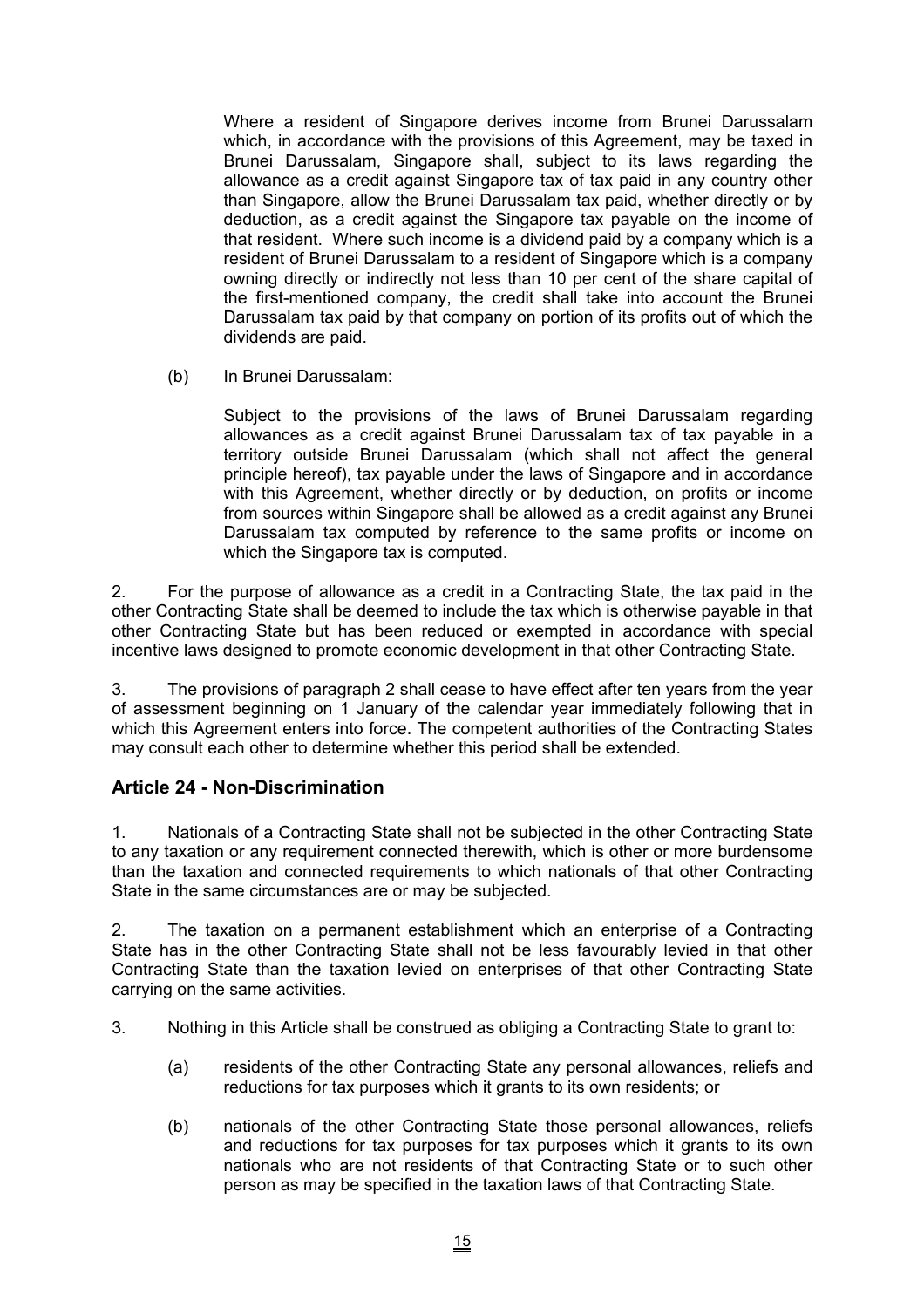4. Enterprises of a Contracting State, the capital of which is wholly or partly owned or controlled, directly or indirectly, by one or more residents of the other Contracting State, shall not be subjected in the first-mentioned Contracting State to any taxation or any requirement connected therewith which is other or more burdensome than the taxation and connected requirements to which other similar enterprises of that first-mentioned Contracting State are or may be subjected.

5. Where a Contracting State grants tax incentives to its nationals designed to promote economic or social development in accordance with its national policy and criteria, it shall not be construed as discrimination under this Article.

6. In this Article the term "taxation" means taxes which are the subject of this Agreement.

## **Article 25 - Mutual Agreement Procedure**

1. Where a person considers that the actions of one or both of the Contracting States result or will result for him in taxation not in accordance with the provisions of this Agreement, he may, irrespective of the remedies provided by the national laws of those Contracting States, present his case to the competent authority of the Contracting State of which he is resident or, if his case comes under paragraph 1 of Article 24, to that of the Contracting State of which he is a national. The case must be presented within three years from the first notification of the action resulting in taxation not in accordance with the provisions of this Agreement.

2. The competent authority shall endeavour, if the objection appears to it to be justified and if it is not itself able to arrive at an appropriate solution, to resolve the case by mutual agreement with the competent authority of the other Contracting State, with a view to the avoidance of taxation not in accordance with the Agreement. Any Agreement reached shall be implemented notwithstanding any time limits in the national laws of the Contracting States.

3. The competent authorities of the Contracting States shall endeavour to resolve by mutual agreement any difficulty or doubt arising as to the interpretation or application of this Agreement. They may also consult together for the elimination of double taxation in cases not provided for in this Agreement.

4. The competent authorities of the Contracting States may communicate with each other directly for the purpose of applying the provisions of this Agreement.

## **Article 26 - Exchange of Information**

1. The competent authorities of the Contracting States shall exchange such information as is necessary for carrying out the provisions of this Agreement or of the national laws of the Contracting State concerning taxes covered by this Agreement, in so far as the taxation thereunder is not contrary to the Agreement, in particular for the prevention of fraud or evasion of such taxes. Any information received by a Contracting State shall be treated as a secret in the same manner as information obtained under the national laws of the Contracting State and shall be disclosed only to persons or authorities (including courts and administrative bodies) involved in the assessment or collection of, the enforcement or prosecution in respect of, or the determination of appeals in relation to, the taxes which are the subject of the Agreement. Such persons or authorities shall use the information only for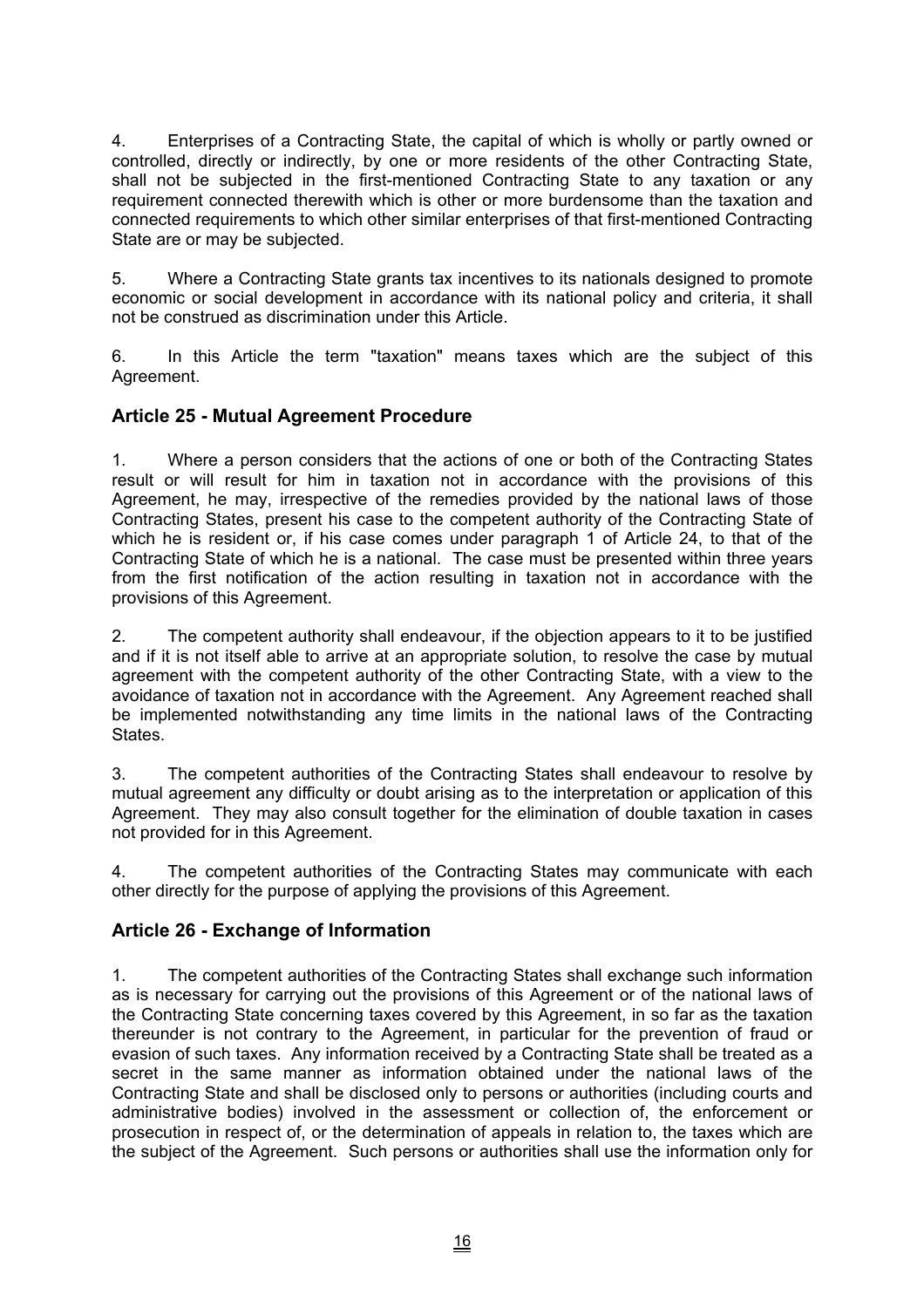such purposes including the disclosure of such information in public court proceedings or in judicial decisions.

2. In no case shall the provisions of paragraph 1 be construed so as to impose on a Contracting State the obligation:

- (a) to carry out administrative measures at variance with the laws or the administrative practice of that or of the other Contracting State;
- (b) to supply information which is not obtainable under the laws or in the normal course of the administration of that or of the other Contracting State;
- (c) to supply information which would disclose any trade, business, industrial, commercial or professional secret or trade process, or information the disclosure of which would be contrary to public policy.

#### **Article 27 - Members Of Diplomatic Missions And Consular Posts**

Nothing in this Agreement shall affect the fiscal privileges of diplomatic or consular officials under the general rules of international law or under the provisions of special agreements.

#### **Article 28 - Entry Into Force**

1. This Agreement shall enter into force on the later of the dates on which the respective Governments may notify each other in writing through the exchange of diplomatic notes indicating that the formalities constitutionally required in their respective Contracting States have been complied with.

2. This Agreement shall have effect for the year of assessment beginning on or after  $1<sup>st</sup>$ January in the calendar year immediately following the year in which this Agreement enters into force and subsequent years of assessment.

#### **Article 29 - Termination**

This Agreement shall remain in force until terminated by a Contracting State. Either Contracting State may terminate the Agreement, through diplomatic channels, by giving written notice of termination on or before the thirtieth of June of any calendar year following after the period of five years from the year in which this Agreement enters into force. In such event, this Agreement shall cease to have effect for the year of assessment beginning on or after  $1<sup>st</sup>$  January in the second calendar year following the year in which the notice is given and subsequent years of assessment.

IN WITNESS WHEREOF the undersigned, being duly authorised thereto, have signed this Agreement.

Done in duplicate at Singapore on the 19<sup>th</sup> day of August 2005, in the English and Malay languages, both texts being equally authentic. In case of divergence in interpretation, the English text shall prevail.

| For the Government of     | For the Government of                      |
|---------------------------|--------------------------------------------|
| the Republic of Singapore | His Majesty the Sultan and Yang Di-Pertuan |
|                           | of Brunei Darussalam                       |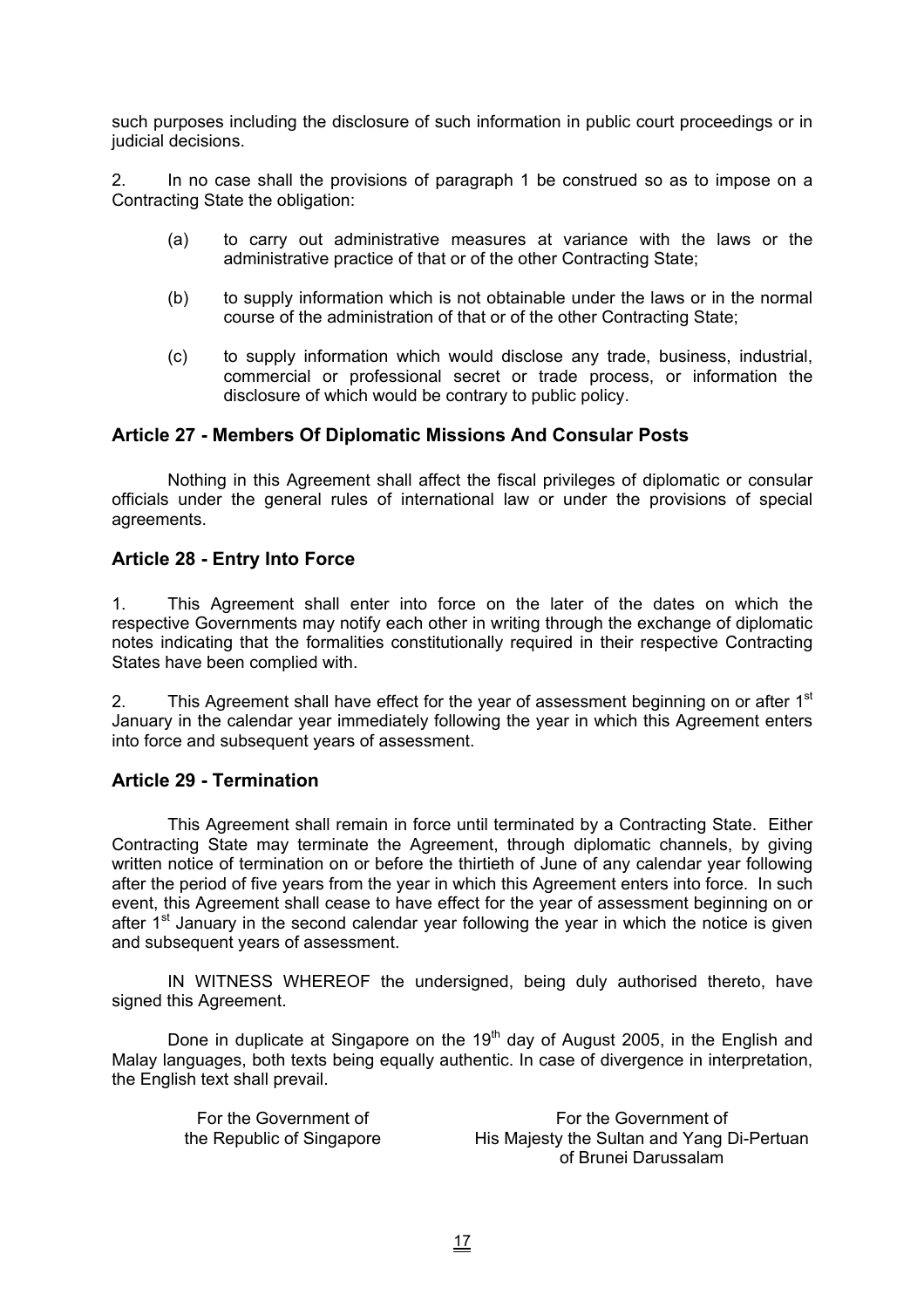# **ANNEX A**

# **PROTOCOL AMENDING THE AGREEMENT BETWEEN THE GOVERNMENT OF THE REPUBLIC OF SINGAPORE AND THE GOVERNMENT OF HIS MAJESTY THE SULTAN AND YANG DI-PERTUAN OF BRUNEI DARUSSALAM**

# **FOR THE AVOIDANCE OF DOUBLE TAXATION AND THE PREVENTION OF FISCAL EVASION WITH RESPECT TO TAXES ON INCOME**

The Government of the Republic of Singapore and the Government of His Majesty the Sultan and Yang Di-Pertuan of Brunei Darussalam

Desiring to amend the Agreement between the Government of the Republic of Singapore and the Government of His Majesty the Sultan and Yang Di-Pertuan of Brunei Darussalam for the avoidance of double taxation and the prevention of fiscal evasion with respect to taxes on income, signed at Singapore on 19 August 2005 (hereinafter referred to as "the Agreement"),

Have agreed as follows:

## **ARTICLE I**

The text of Article 26 of the Agreement is deleted and replaced by the following:

"1. The competent authorities of the Contracting States shall exchange such information as is foreseeably relevant for carrying out the provisions of this Agreement or to the administration or enforcement of the domestic laws concerning taxes of every kind and description imposed on behalf of the Contracting States, or of their political subdivisions or local authorities, insofar as the taxation thereunder is not contrary to the Agreement. The exchange of information is not restricted by Articles 1 and 2.

2. Any information received under paragraph 1 by a Contracting State shall be treated as secret in the same manner as information obtained under the domestic laws of that State and shall be disclosed only to persons or authorities (including courts and administrative bodies) concerned with the assessment or collection of, the enforcement or prosecution in respect of, the determination of appeals in relation to the taxes referred to in paragraph 1, or the oversight of the above. Such persons or authorities shall use the information only for such purposes. They may disclose the information in public court proceedings or in judicial decisions.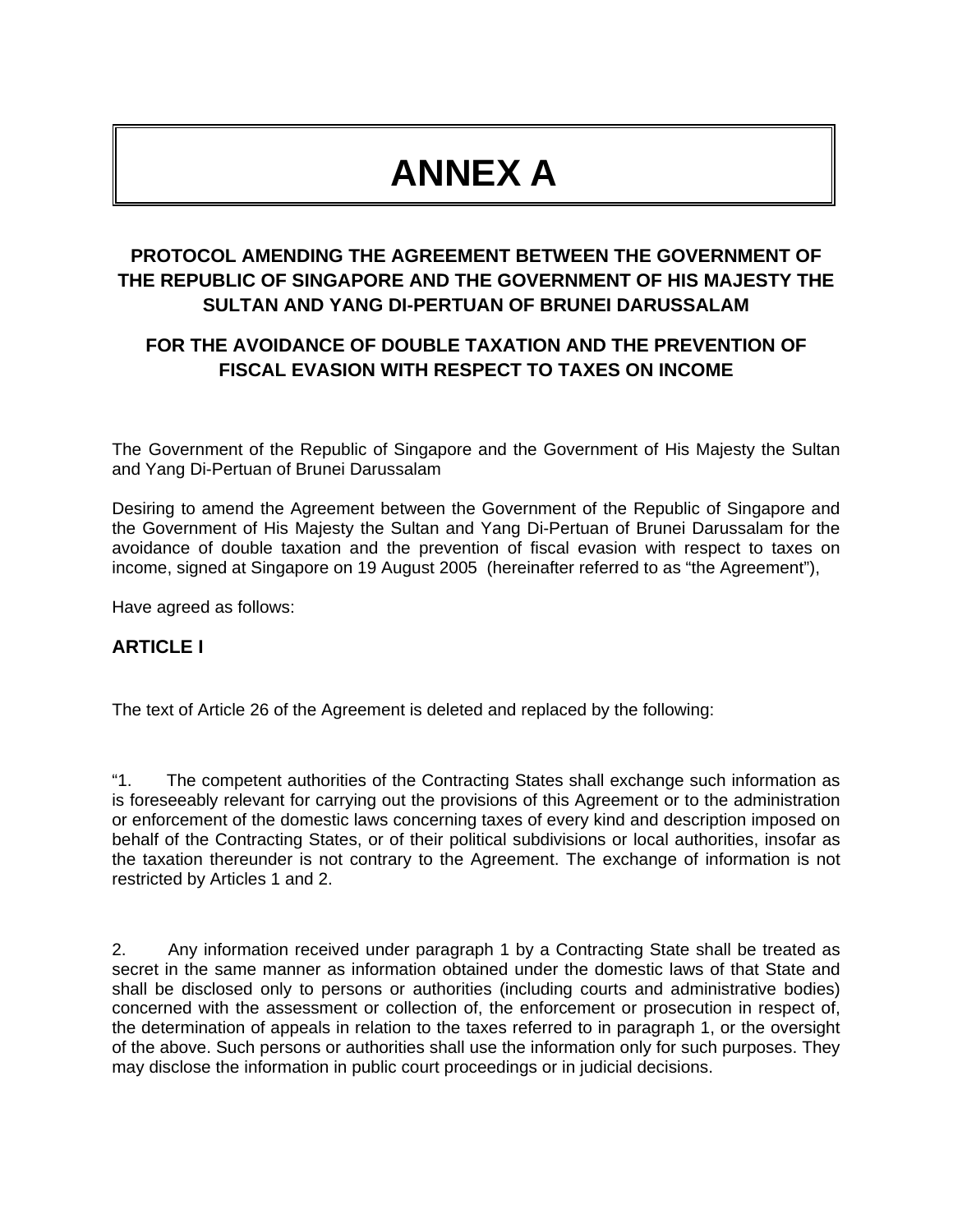3. In no case shall the provisions of paragraphs 1 and 2 be construed so as to impose on a Contracting State the obligation:

- (a) to carry out administrative measures at variance with the laws and the administrative practice of that or of the other Contracting State;
- (b) to supply information which is not obtainable under the laws or in the normal course of the administration of that or of the other Contracting State;
- (c) to supply information which would disclose any trade, business, industrial, commercial or professional secret or trade process, or information, the disclosure of which would be contrary to public policy (ordre public).

4. If information is requested by a Contracting State in accordance with this Article, the other Contracting State shall use its information gathering measures to obtain the requested information, even though that other State may not need such information for its own tax purposes. The obligation contained in the preceding sentence is subject to the limitations of paragraph 3 but in no case shall such limitations be construed to permit a Contracting State to decline to supply information solely because it has no domestic interest in such information.

5. In no case shall the provisions of paragraph 3 be construed to permit a Contracting State to decline to supply information solely because the information is held by a bank, other financial institution, nominee or person acting in an agency or a fiduciary capacity or because it relates to ownership interests in a person."

## **ARTICLE II**

- 1. With reference to paragraph 5 of Article 26 of the Agreement, it is understood that:
	- (a) the provisions of that paragraph shall not be construed as preventing a Contracting State from declining to supply information held by any institution referred to in paragraph 3 of Article 11 of the Agreement, as the supply of the information is contrary to public policy;
	- (b) a Contracting State may decline to supply information relating to confidential communications between attorneys, solicitors or other admitted legal representatives in their role as such and their clients to the extent that the communications are protected from disclosure under the domestic law of that Contracting State.

**ARTICLE III**